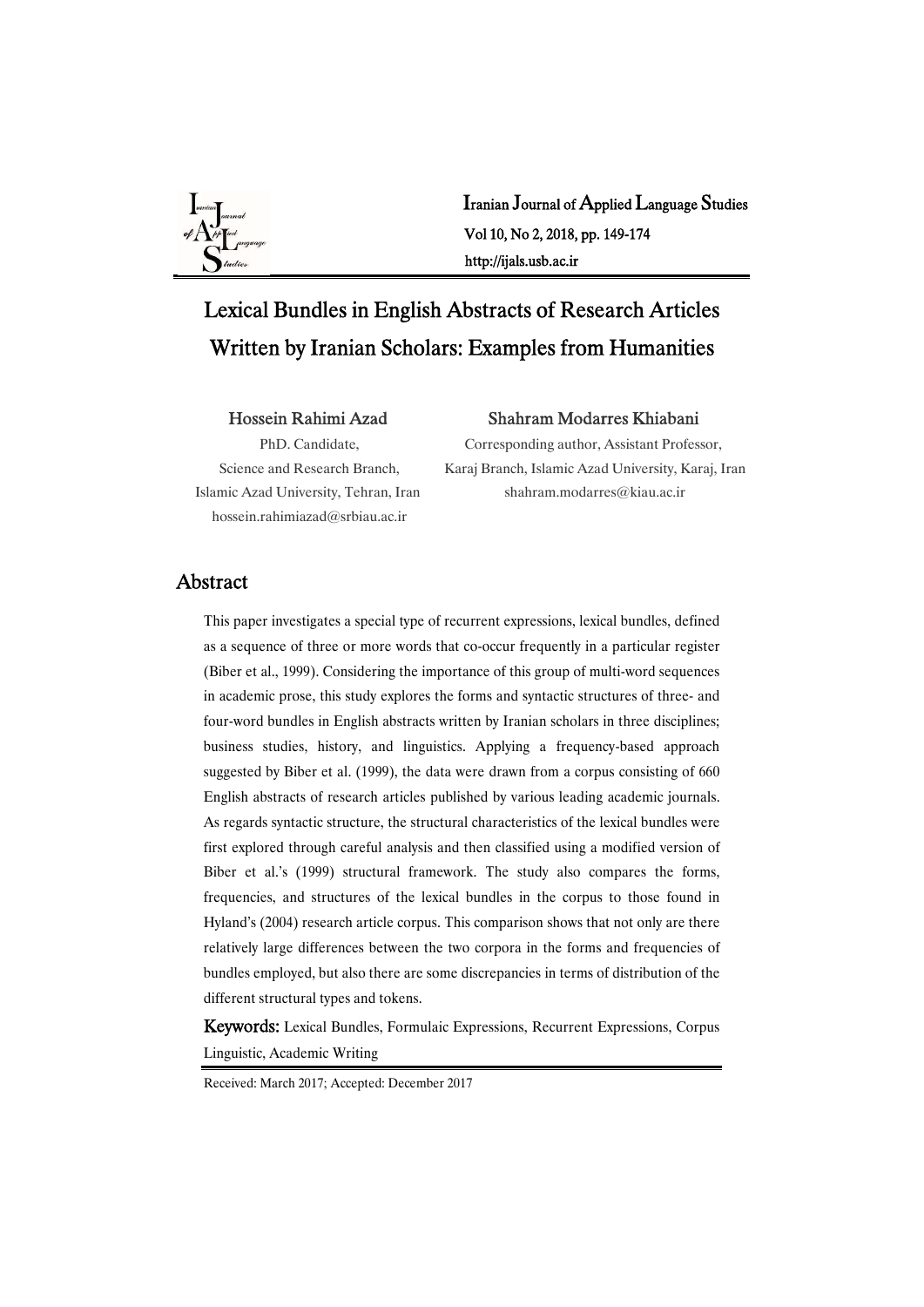## 1.Introduction

Language, whether written or spoken, is formulaic (Sinclair, 1991, p.108). Although there is uncertainty on the extent to which language is formulaic, the formulaic expression, more specifically, is an umbrella term covering a wide variety of word sequences which are stored and retrieved as whole chunks rather than being subject to productive and analytical processing (Wray & Perkins, 2000, p.2). The study of formulaic expressions has a long history in applied linguistics, dating back to Firth (1951), who popularized the term 'collocation' along with the famous slogan that 'you shall know a word by the company it keeps' (Firth, 1951, p.11).

In general, lexical patterning is believed to play a key role in fluent linguistic production in a given genre (Haswell, 1991, p. 236). According to Hyland (2008), the recurrent use of formulaic expressions and pre-fabricated sequences is a way of facilitating communicative competence by making language more predictable and reducing processing time (Hyland, 2008, p. 5). On the other hand, as Haswell (1991, p. 236) believes, 'there can be little doubt that as writers mature they rely more and more on formulaic expressions and collocations'. Thus, from a pedagogic perspective, it seems reasonable to argue that learning the preferred ways of combining words in a given register or genre can help learners make appropriate linguistic choices and gain a high level of native-like proficiency in language learning.

The present study intends to investigate a particular type of formulaic expressions, lexical bundles, defined as a sequence of three or more words like the nature of, as a result of, and in the presence of that co-occur frequently in a particular register, which are not idiomatic nor complete structural units (Biber et al., 1999, pp. 988-991). Another important feature of lexical bundles is that they vary across genres. For instance, Biber et al. (1991, pp. 988-991) finds that noun and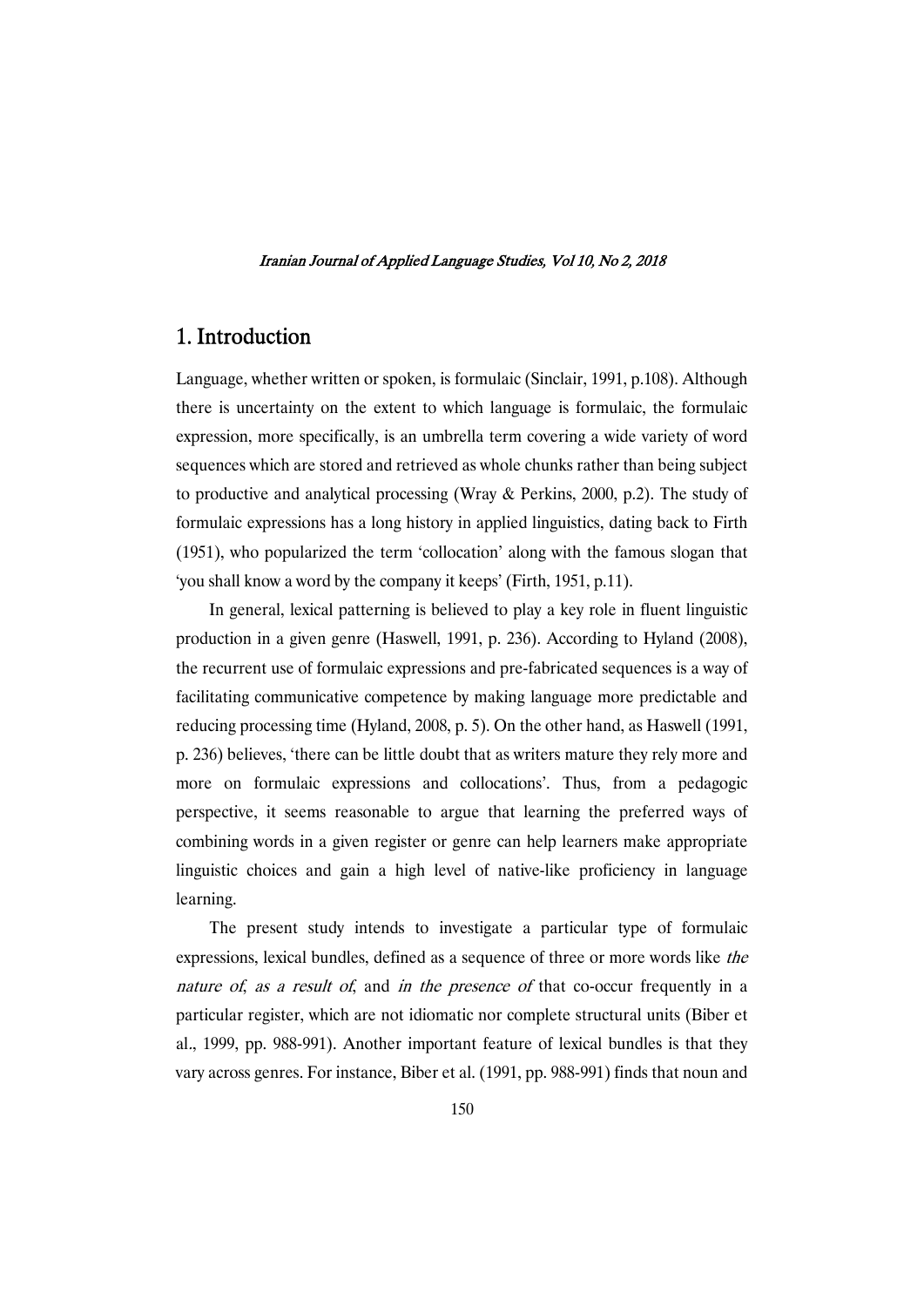prepositional phrases such as the nature of, and in the presence of are particularly salient in academic prose but not in conversation. Frequency of occurrence is the defining characteristic for lexical bundles; in order for a word sequence to count as a bundle, it must occur at least twenty times in a million words with the additional requirement that this rate of occurrence be realized in at least five different texts to guard against idiosyncratic or repetitive uses (Cortes, 2004, pp. 399-400). Also, fixed in form is among other properties of bundles. But as Cortes (Ibid) points out, this fixedness is a result of the frequency criteria applied during the bundle extraction process and is thus different from the fixedness characterizing other word combinations.

Here, the focus is on the use of lexical bundles in English academic discourse and, more specifically, in abstracts of research papers. Considering that English abstracts are of special interest for their relevance in most academic texts, even where English is not the official language, this study intends to explore the forms and syntactic structures of three- and four-word bundles in English abstracts written by Iranian scholars in three disciplines; business studies, history, and linguistics. Applying a frequency-based approach suggested by Biber et al. (1999) and using a modified version of Biber et al.'s structural framework (1999), the study also compares the forms, frequencies, and structures of the lexical bundles in the research corpus to those found in Hyland's (2004) research article corpus.

This study, therefore, is seeking to address the following questions:

- 1. To what extent is there evidence to support similarity or dissimilarity in the forms, and structures of bundles used in the *research corpus* and of those found in Hyland's (2004) research article corpus?
- 2. How can bundles used in the *research corpus* be classified according to their structural features?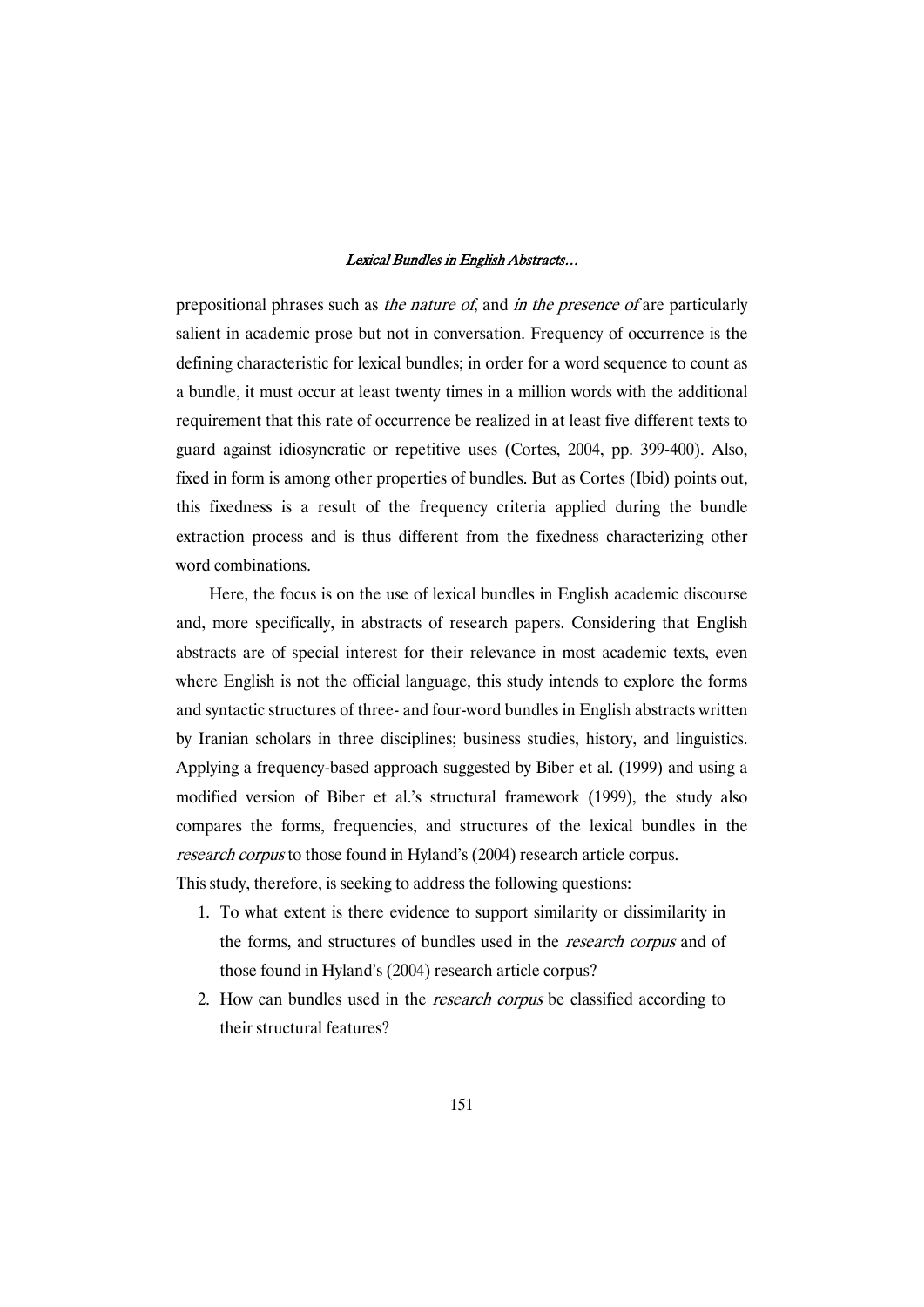Following this first introductory section, section two presents a brief overview of previous research on lexical bundles. Section three is devoted to introducing the theoretical framework, Biber et al.'s (1999) approach. Then, in section four, we describe the methodology used to identify lexical bundles based on a frequencybased approach suggested by Biber et al. (1999). Section five provides results and conclusions drawn from comparing the forms, frequencies, and structures of the lexical bundles in the *research corpus* to those found in Hyland's (2004) research article corpus. Finally, section six is concluding remarks.

## 2. Literature Review

Lexical bundles were first defined and described in detail by Biber et al. (1999) in their exhaustive corpus-based study of English grammar. Considering that it was their first time to identify lexical bundles so they were more conservative and only adopted a minimum frequency of ten times per million words and an occurrence in at least five different texts in each register. As well as structural grouping of bundles, Biber et al. (1999) also compared their uses and distributions across a wide range of registers like conversation, fiction, news, academic prose, and non-conversational speech. With regard to their structure, these authors proposed a structural classification for lexical bundles based on their strong grammatical correlates, which will be mentioned in detail in next section.

Since 1999, some attempts have also been made to explore possible differences and similarities in the use of bundles between different disciplinary fields (soft and hard ones), registers (spoken and written), genres, and different degrees of writing expertise. Among studies focusing on disciplinary variations in the use of bundles, Cortes (2002, 2004) found that research articles in biology as one of the hard fields employed bundles much more than those of history, which is a soft field. Her study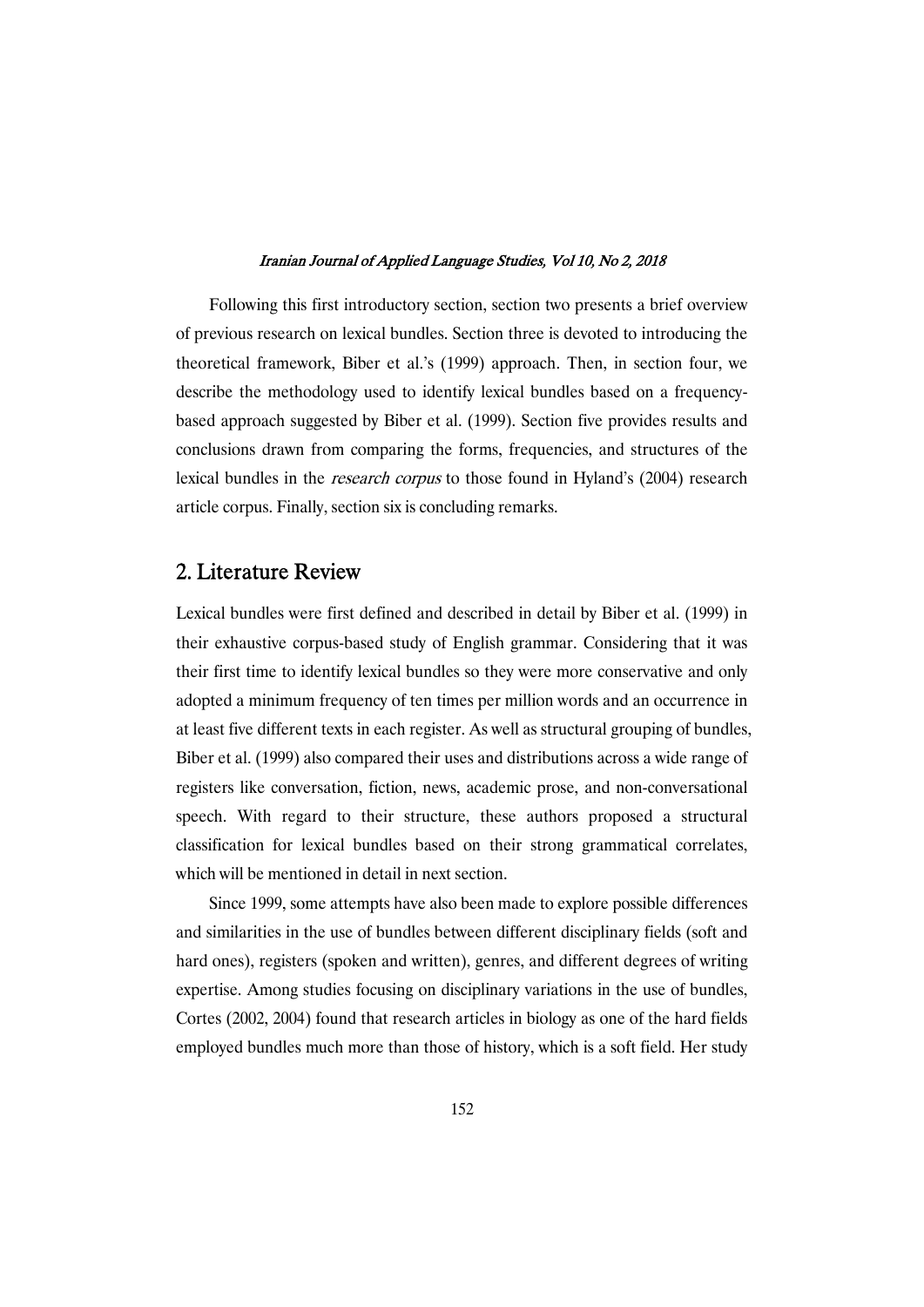also showed some major structural and some few functional differences between these two disciplines in the uses of bundles.

In the studies of variations across registers, Biber et al. (1999) compared conversation and academic prose, while Biber et al. (2004) worked on two other registers; classroom teaching and textbooks. These two studies together indicated that the number of lexical bundles in classroom teaching was almost twice more than that of conversation and around four times more than that of textbooks and academic prose.

With regard to possible generic variations in the use of bundles, Hyland (2008) investigated the frequency, forms and functions of lexical bundles in a large corpus composed of research articles, master theses, and doctoral dissertations in four different disciplines (i.e., electric engineering,microbiology, business studies, and applied linguistics). He then modified Biber et al.'s  $(2004)$  classification to create categories that better represented the lexical bundle functions he found in his corpus of research writing. Comparing these three different genres, Hyland (2008) showed that master theses employed bundles more than dissertations and much more than research articles. With regard to their structure, he realized that unlike research articles, bundles in student genres were more phrasal than clausal. His findings led him to question the notion of a core academic phrasal lexicon and call for a discipline-specific approach to the teaching of lexical bundles.

Cortes' study, 'Lexical bundles in published and student disciplinary writing: Examples from history and biology' is the sole study focusing specifically on examining possible variations in the use of bundles across different degrees of writing expertise. Cortes (2004) analyzed the forms and functions of the most frequent four-word bundles in published history and biology articles, which she called *target bundles*, and examined their uses in text written by students at three different levels in the same disciplines. Her findings showed that student rarely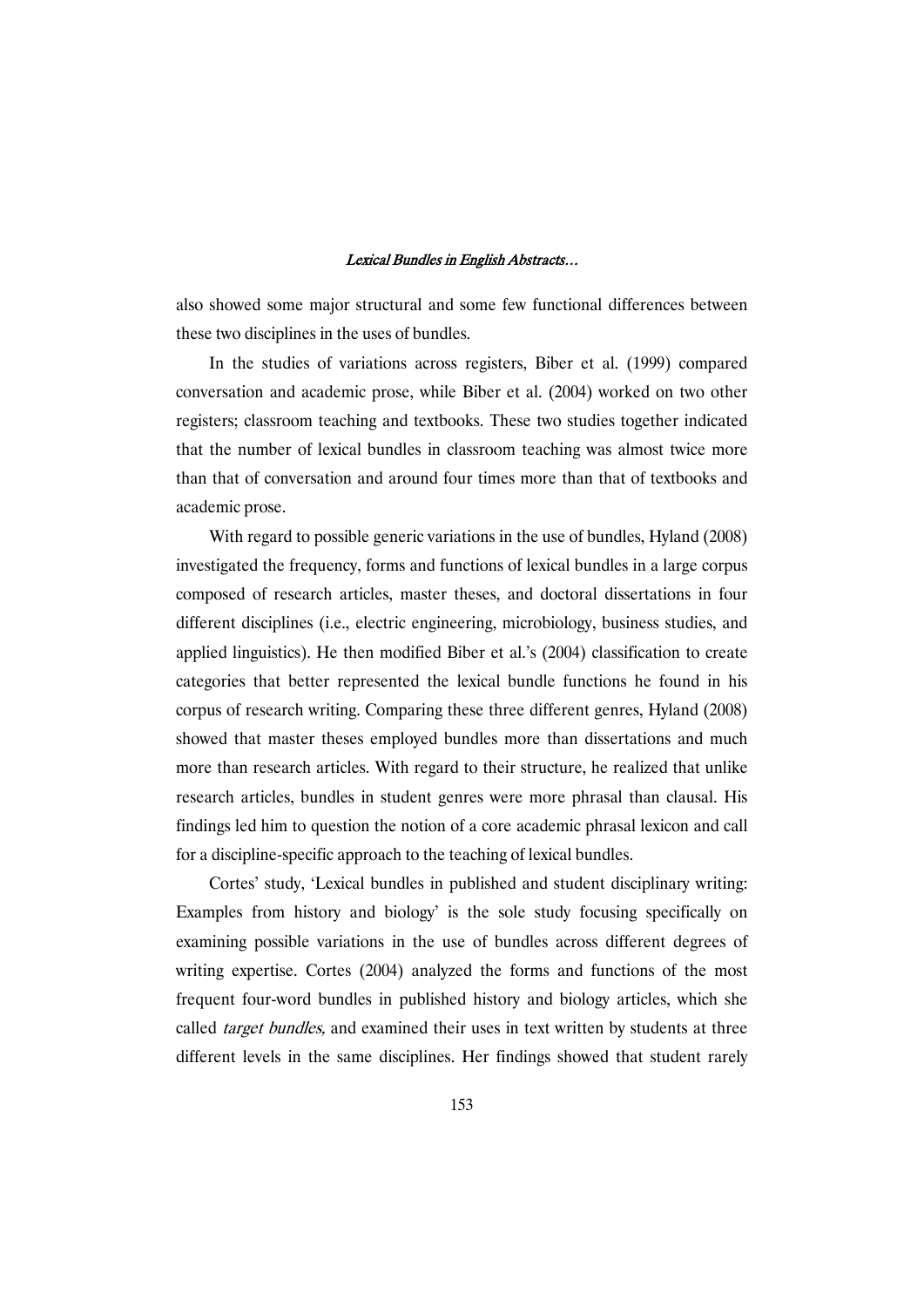used target bundles in their writing, and those that they used were employed in a different way than in professionally written texts.

These studies together indicate that the frequent and appropriate use of lexical bundles is an important component of fluent linguistic production in an academic environment, 'helping to shape meanings in specific contexts and contributing to our sense of coherence in a text' (Hyland, 2008, p.4).

The issue of lexical bundles has received considerable attention among Iranian researchers and scholars especially in recent years. For instance, Jalali (2009) carried out a study on lexical bundles in different genres of research articles, master dissertations, and doctoral theses on applied linguistics. Also, Valipoor (2010) identified lexical bundles in the genres of research articles in the discipline of chemistry. She found that bundles were associated with specific functions in sections of research articles and each section drew on specific set of bundles.

## 3. Theoretical Framework

As mentioned in pervious section, lexical bundles were first coined and explored by Biber and colleagues in a chapter of the *Longman Grammar of Spoken and Written* English (LGSW) (1999), where they define lexical bundles as 'bundles of words show a statistical tendency to co-occur' (1999, p. 989) and as 'recurrent expressions, regardless of their idiomaticity, and regardless of their structural status' (Ibid. 990). This definition, in fact, is based on a frequency-driven approach and the frequency cut-off they applied in their study to identify three- to six-word lexical bundles. Although frequency cut-offs are somewhat arbitrary and range between ten and forty instances per million words, the minimal cut-off set by Biber et al. (1999) was at least ten times per million words. Another condition Biber and colleagues used to identify lexical bundles is dispersion, meaning that a recurring lexical sequence must occur in multiple texts within a register to qualify as a lexical bundle (Salazar,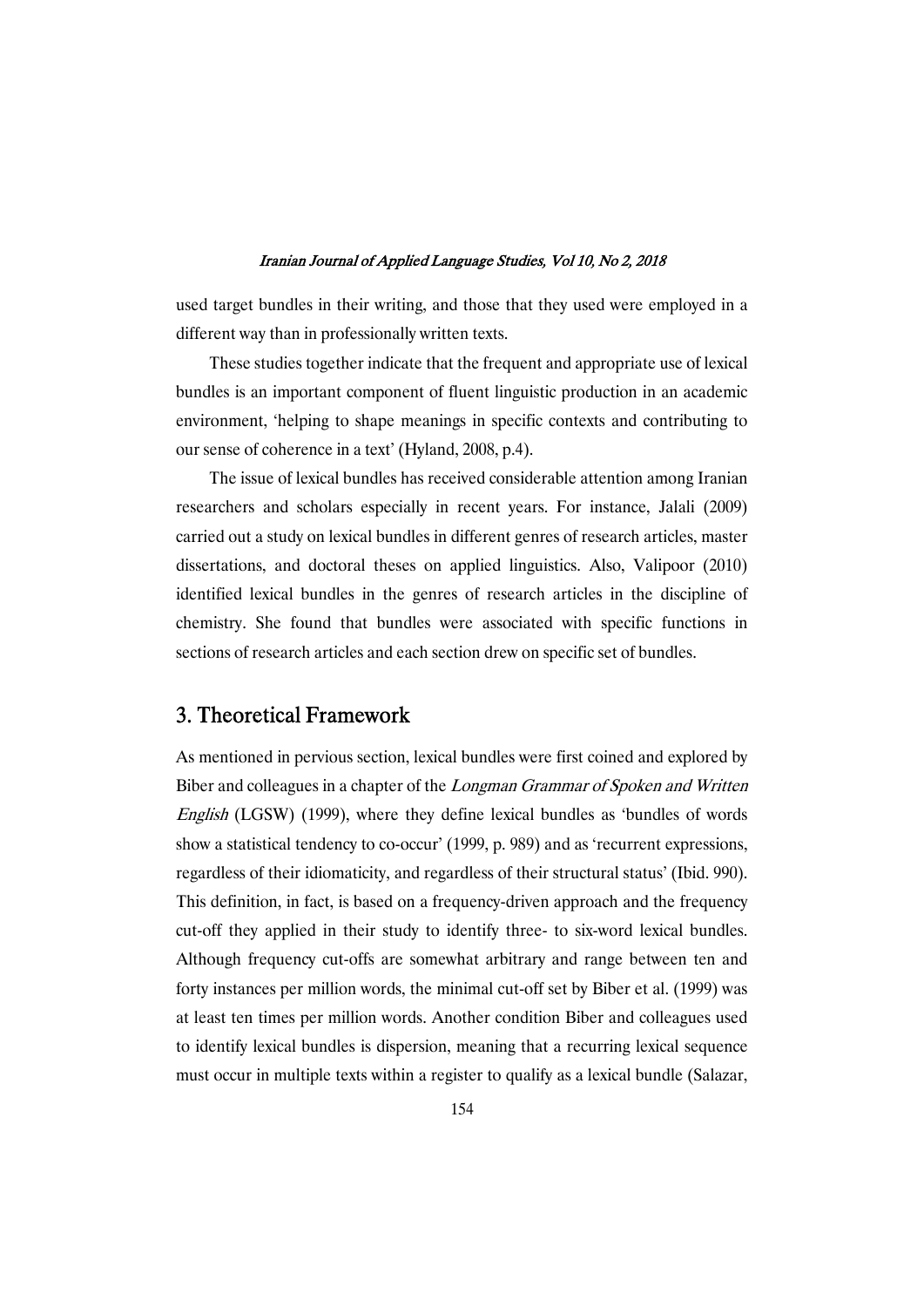2011, p. 32). Specifically, according to Biber et al. (1999), in order for a recurring lexical sequence such as *on the other hand, in the case that* to count as a bundle, it must occur at least ten times in a corpus made of one million words with the additional requirement that this rate of occurrence be realized in at least five different texts in each register (Biber et al., 1999, p. 998-1024). In fact, Biber and colleagues (1999) identified frequently occurring lexical sequences in the conversation and academic sections of the Longman Spoken and Written English Corpus (LSWE), with each section containing around five million words using a computer program and they found that the longer the bundle, the lower was its frequency. Their findings showed that three-word lexical bundles occurred more than four-word lexical bundles in the conversation as well as in academic sections of the LSWE. They also reported that 'there were almost ten times as many threeword lexical bundles as four-word bundles, and about ten times as many four-word bundles as five-word bundles' (Ibid. 993). Concerning their structure, Biber and colleagues (1999) found that lexical bundles were, in most cases, not complete structural units and that most bundles bridge two structural units, that is, the last word of the bundle was often the first element of the following structure (Ibid. 993-1000). However, Biber et al. (1999) also realized that lexical bundles had strong structural correlates, which facilitated their grouping into several basic structural types. These authors proposed a structural classification for lexical bundles based on these typical grammatical correlates as seen in table 1. Based on Biber et al.'s structural framework (1999), in fact, lexical bundles are classified into two broader categories; phrasal and clausal bundles.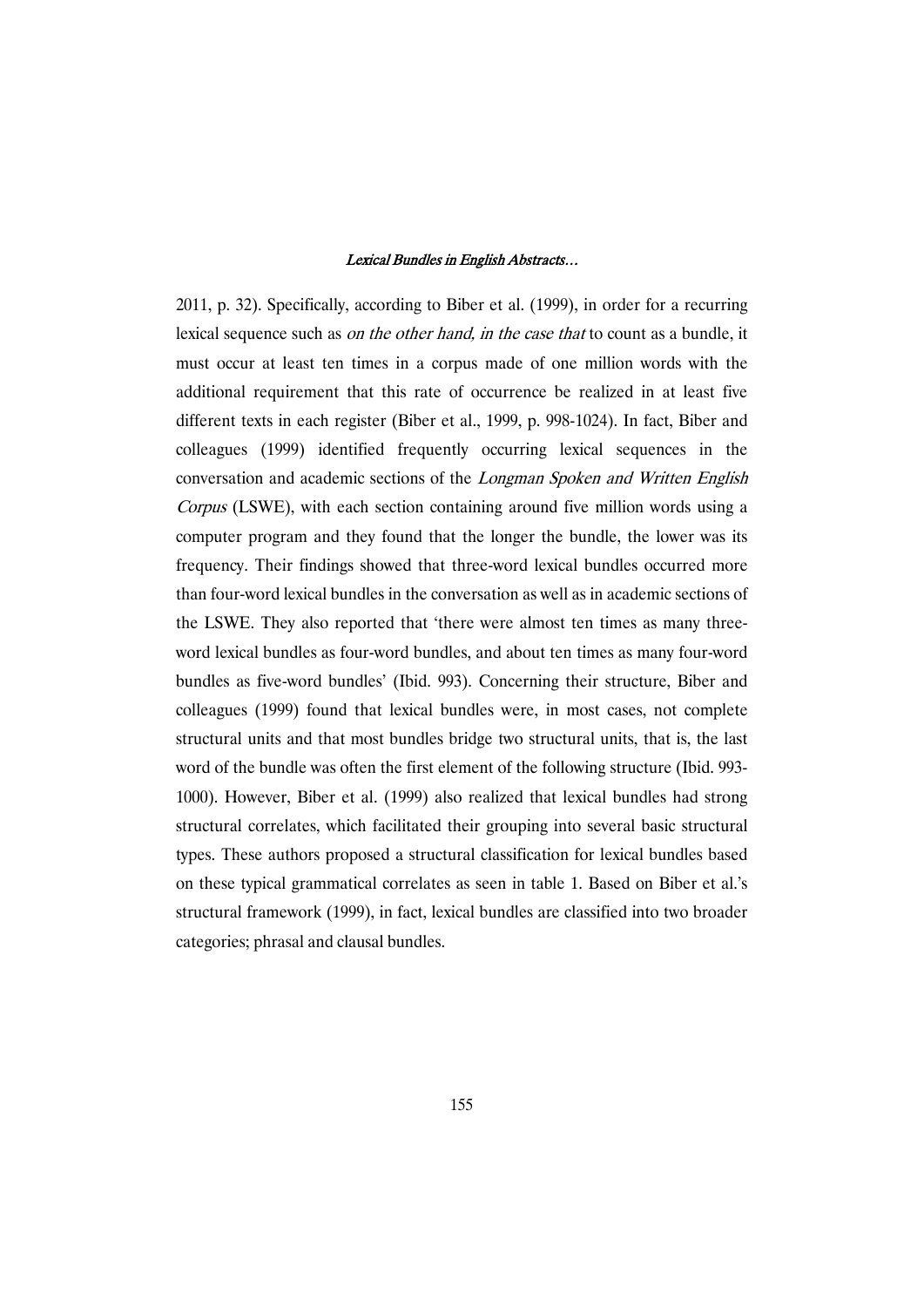## Table 3.1. Structural Classification of Lexical Bundles in Academic Prose (Biber et al., 1999, pp. 1015-1024)

|              | Structural patterns                                  | <b>Examples</b>                                  |
|--------------|------------------------------------------------------|--------------------------------------------------|
| $\mathbf{1}$ | Noun phrase with <i>of-</i> phrase fragment          | the end of the, the form of a                    |
| 2            | Noun phrase with other post-modifier fragment        | the way in which, those of you who               |
| 3            | Prepositional phrase with embedded <i>of</i> -phrase | in the presence of, as a result of               |
|              | fragment                                             |                                                  |
| 4            | Other prepositional phrase (fragment)                | in the present study, on the other               |
| 5            | Passive verbs + prepositional phrase fragment        | is based on the, is shown in figure              |
| 6            | Copula $be +$ [noun phrase/adjective phrase]         | is the same as, was no significance difference   |
| 7            | [Dummy there/pronoun/noun phrase] + be +             | there are a number, this is not the              |
|              | noun phrase fragment                                 |                                                  |
| 8            | Anticipatory $it +$ [verb phrase/adjective phrase]   | It should be noted, it can be seen, it is clear  |
|              | or                                                   | that, it is possible to, it may be necessary, it |
|              | Anticipatory it $+$ [verb phrase/adjective phrase]   | should be noted that                             |
|              | $+$ [to/that]                                        |                                                  |
| 9            | (Verb phrase $+$ ) <i>that</i> -clause fragment      | that there is a, that it is no                   |
| 10           | Adverbial clause fragment                            | as shown in figure, as we have seen              |
| 11           | Other expressions                                    | as well as the, the presence or absence          |

As shown in table 3.1, there are bundles such as the presence or absence that 'do not fit neatly into any of the other categories' (Ibid. 1024), and thus, these bundles are called *other expressions* according to Biber et al.'s structural framework (1999).

Biber et al. (1999) also found that the grammatical correlates in lexical bundles differed considerably depending on the register. In other words, most of the bundles in conversation were clausal, of the type *pronoun + verb + complement*, such I want you to, and it's going to be, while in academic prose, most lexical bundles were phrasal, parts of noun phrases and prepositional phrases, as in the case of on the basis of, and on the other hand (Biber et al., 2004, p. 377).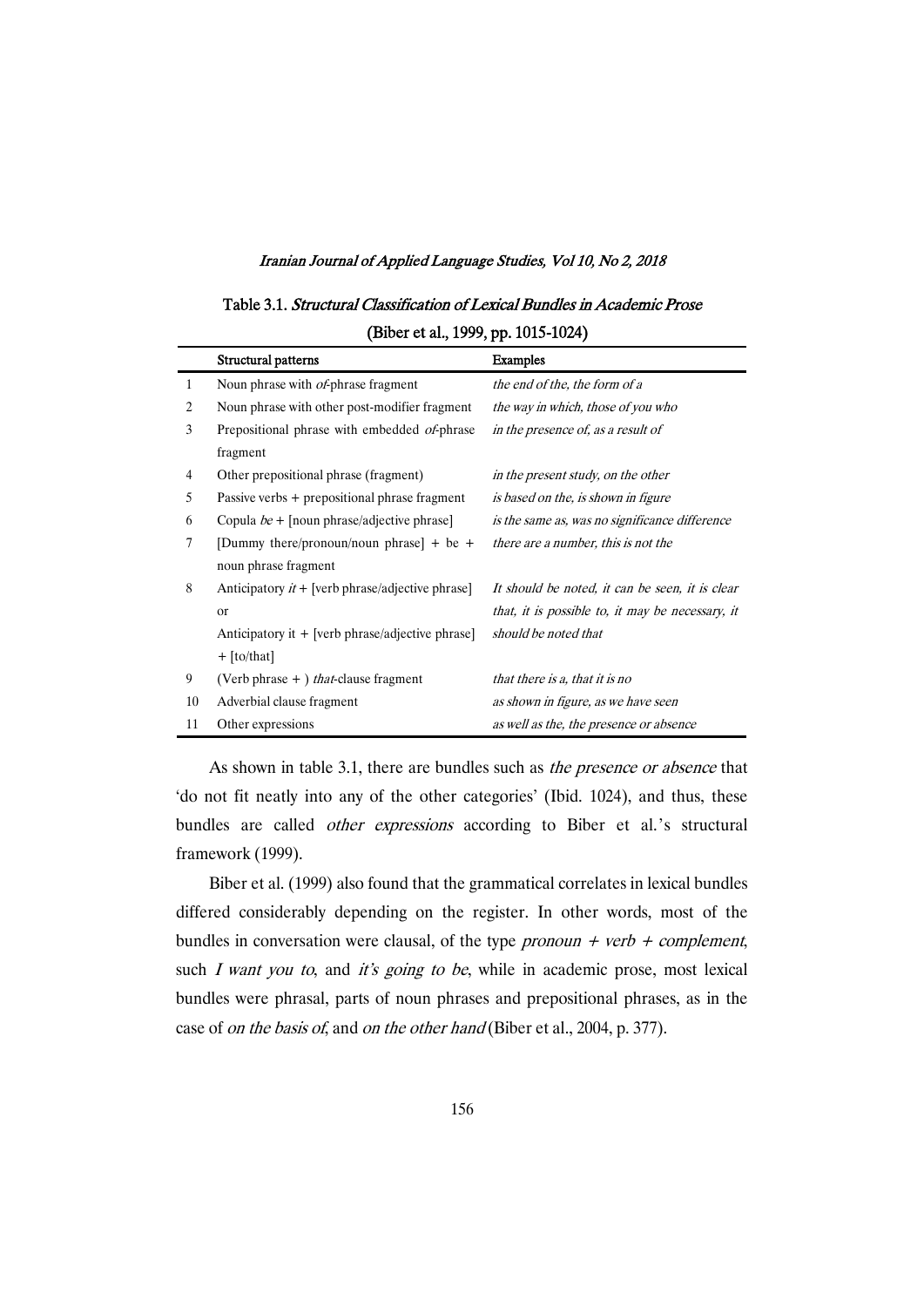In addition, the register comparisons carried out by Biber and colleagues (1999) had shown th at most of the bundles they identified in academic prose bridged two structural units, such as a noun phrase or beginning of a prepositional phrase. In other words, most lexical bundles in academic prose were found to consist of nominal or prepositional elements that co-occur in highly productive frames, such as *the....of the...*. in which these two empty slots could be filled by many content words, as in the case of the size of the, and the purpose of the (Biber etal.,1999,pp.991-993).

## 4.Methodology

## 4.1. Corpus Used In the Study

The data used in this study were drawn from two collections of academic writing. One corpus, which hereafter will be referred to as *research corpus*, comprises 660 English abstracts of research articles written by Iranian scholars, thus non-native speakers of English, in three disciplines; business studies, history, and linguistics all of which were published by various leading academic journals between 2006 and  $2011$  (see table 4.1). In other words, all of those Iranian scholars as professional academic writers have a high degree of proficiency in academic English writing.

The other corpus used in this paper is Hyland's (2004) research article corpus, a 1.2 million-word corpus, composing of a collections of research articles written by native speakers of English in different disciplines (Simpson-Vlach & Ellis, 2010, p. 10). Since one of the research goals of this investigation is to identify Iranian scholars' deviant uses of lexical bundles in the English abstract they write for publication, a list of the most frequent lexical bundles in Hyland's (2004) research article corpus is considered as *reference bundles* for the purposes of comparison. Considering that there is a remarkable consistency between *research corpus* and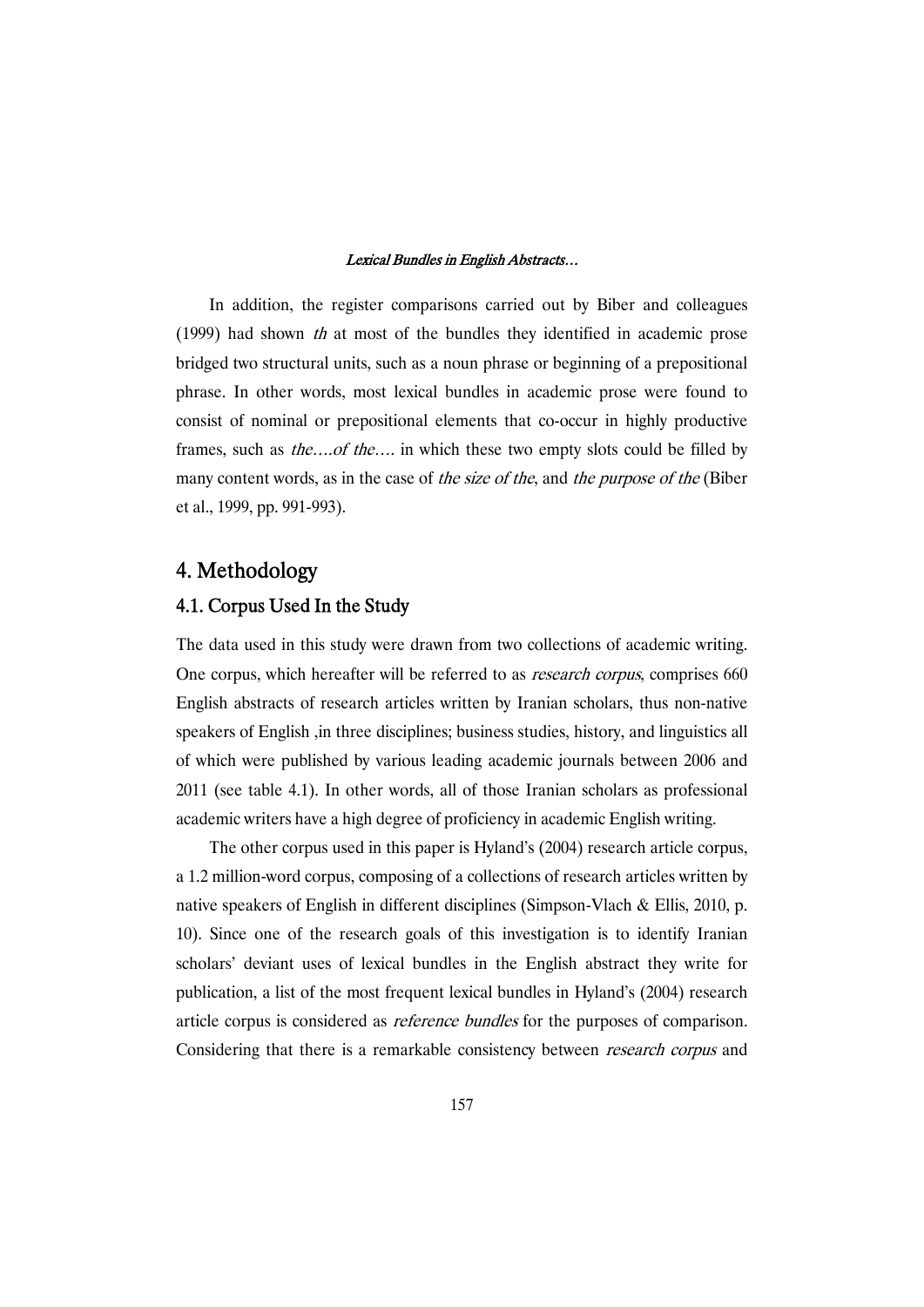Hyland's (2004) research article corpus in terms of subject matter, register, and genre, it seems that we can make a meaningful comparison between the two corpora in the forms, and structures of bundles employed.

| (Composition of <i>Research Corpus</i> ) |        |        |  |  |
|------------------------------------------|--------|--------|--|--|
| <b>Disciplines</b>                       | Tokens |        |  |  |
| Business studies                         | 220    | 46848  |  |  |
| History                                  | 218    | 46897  |  |  |
| Linguistics                              | 222    | 46622  |  |  |
| Total                                    | 660    | 149367 |  |  |

Table 4.1 Composition of the Corpus of English Abstracts Written by Iranian Scholars

## 4.2. Identification of Lexical Bundles

Following previous corpus-based research on lexical bundles, this study focuses on three- and four-word lexical bundles. The main rational behind this decision is that many four-word bundles hold three-word bundles in their structures (Cortes 2004:401). In other words, three-word bundles are extremely common and usually incorporated into four-word sequences, and as Cortes (Ibid) points out, they present a wider variety of structures to analyze.

For the selection of lexical bundles, it is a common practice to set a frequency cut-off in the corpus and various values have been adopted in the literature. As mentioned before, Biber et al. (1999, pp. 988-1024) use the minimum frequency of ten occurrences in a corpus made of one million words in at least five different texts in each register. However, since he and colleagues (2004, p. 376) adopt a relatively high frequency cut-off of forty times per million words, we take the average of these two values for the present study, setting a minimum raw frequency of four instances in at least four different abstracts of the *research corpus*. Of course, since the two corpora used in this study are of distinctly different sizes, a normalization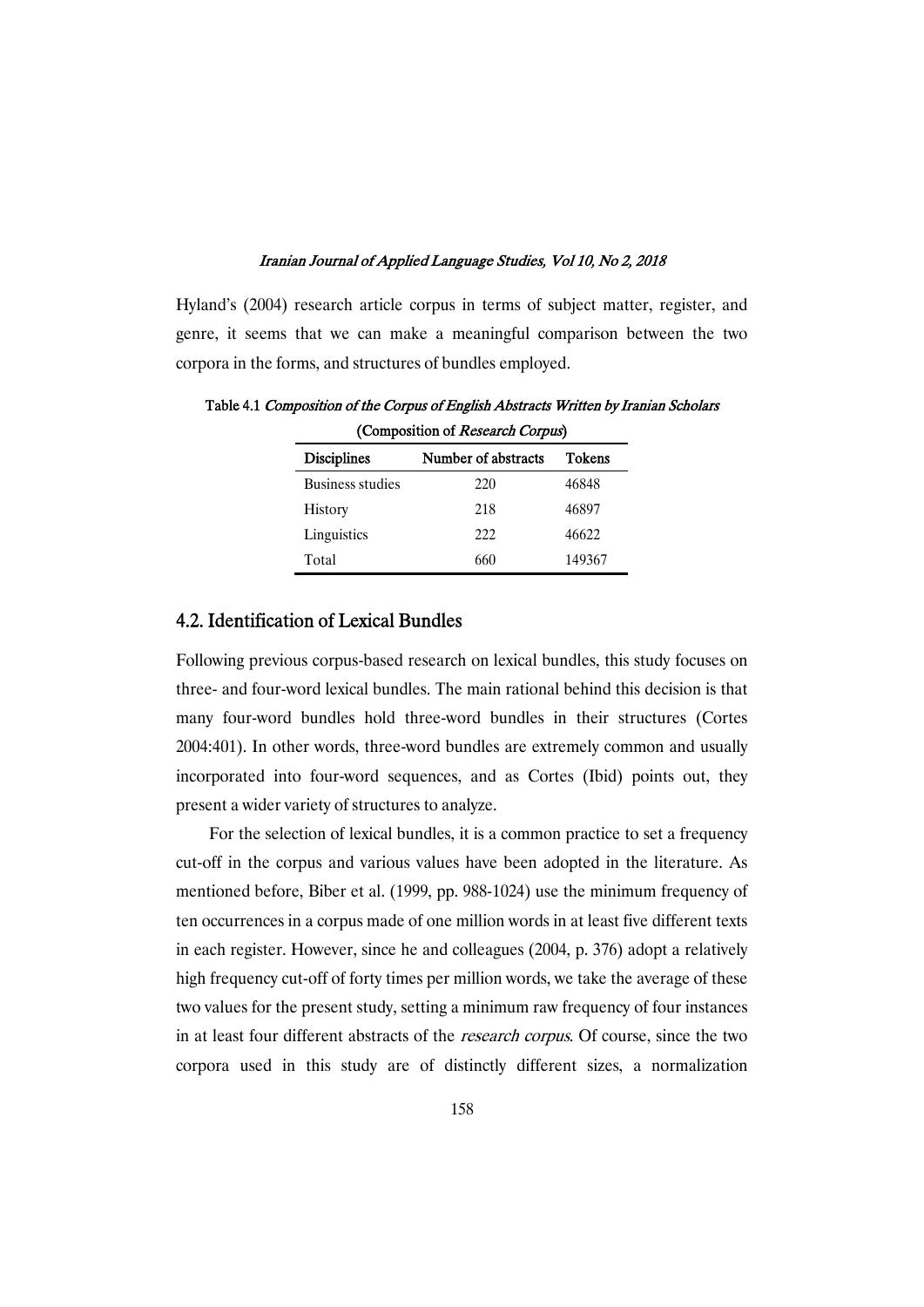procedure (a normalized frequency per 100,000 words) has been employed for comparing frequencies of individual bundles in the two corpora.

Lexical bundles have been retrieved using concordancing software called Ngram Statistical Package (NSP). This program, in fact, can find and display all bundles of different length in corpora with their actual frequencies.

Regarding syntactical structure, a modified version of Biber et al.'s structural framework (1999) is used for structural grouping of bundles found in the corpus. In other words, Biber et al.'s (1999) two broad groupings are maintained, but at the same time a four-division classification(Noun phrasal, prepositional phrasal, verb phrasal, and clausal bundles) has been employed for the present study in order to more accurately reflect the structural patterns of the lexical bundles in the *research* corpus.

## 5. Results and Discussion

After the application of the identification criteria, a total of 257 different lexical bundles, a list comprising 155 three-word and 102 four-word bundles, were identified in *research corpus*. These 257 bundles amount to a total of 5410 tokens, which make up about four percent of the total words in our corpus. As can be expected, the list is largely composed of three-word bundles which account for about sixty percent of the total bundles in the corpus.

Table 5.1 shows the twenty-five most commonly used bundles in *research* corpus in order of frequency (the number of their occurrences in *research corpus)*. These top twenty-five bundles, in fact, amount to 2210 tokens, which constitute about forty percent of the total bundles in the corpus.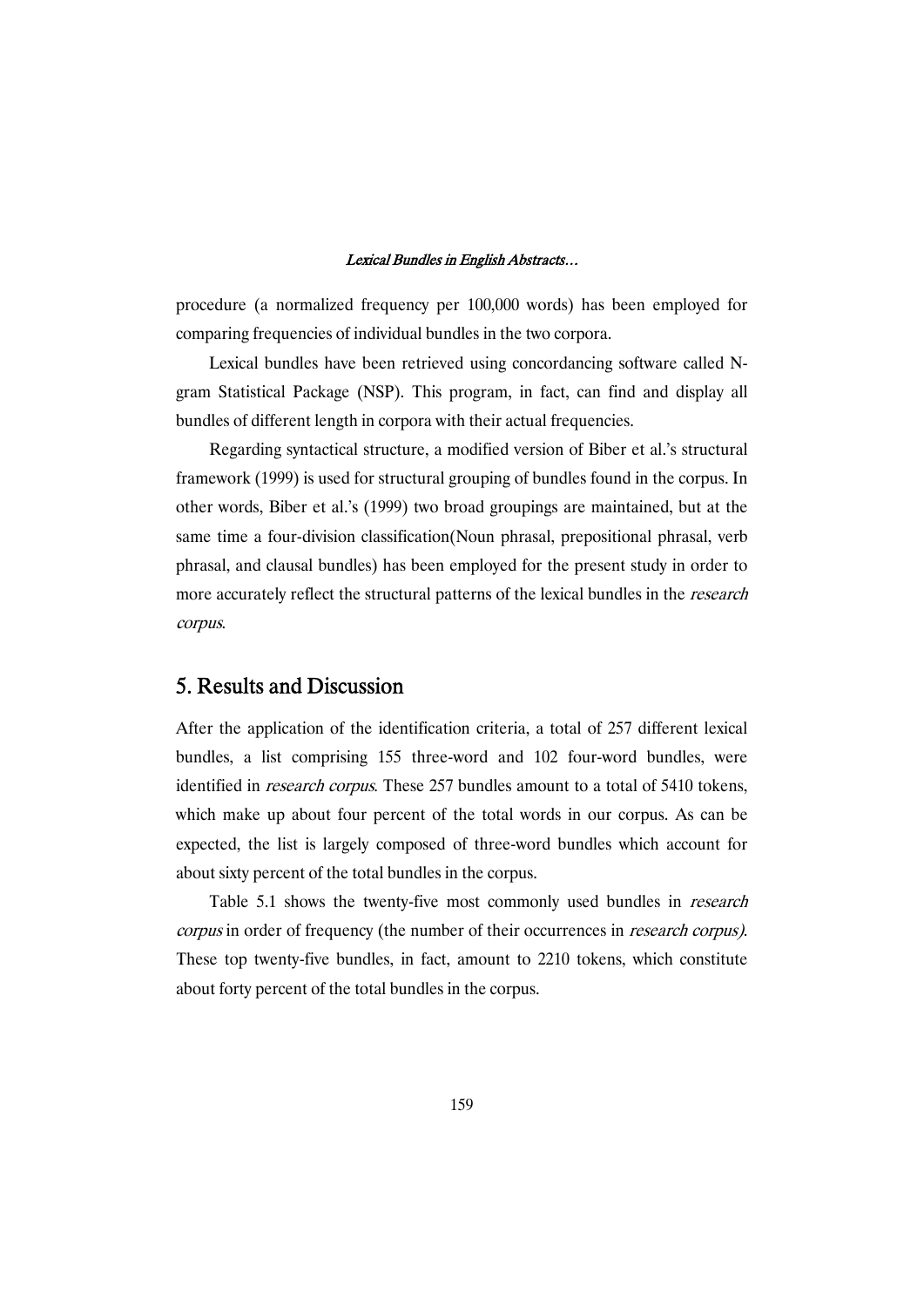| Rank           | three-word bundles       | Frequency | four-word bundles        | Frequency |
|----------------|--------------------------|-----------|--------------------------|-----------|
| $\mathbf{1}$   | one of the               | 187       | is one of the            | 59        |
| $\overline{c}$ | in order to              | 102       | on the basis of          | 50        |
| 3              | the results of           | 76        | one of the most          | 40        |
| 4              | as well as               | 69        | on the other hand        | 39        |
| 5              | is one of                | 69        | in Tehran stock exchange | 38        |
| 6              | the present study        | 66        | the results show that    | 36        |
| 7              | the effect of            | 65        | of this article is       | 31        |
| 8              | Tehran stock exchange    | 64        | of the most important    | 30        |
| 9              | the relationship between | 60        | as one of the            | 28        |
| 10             | based on the             | 59        | the aim of this          | 28        |
| 11             | in this paper            | 54        | one of the important     | 26        |
| 12             | of this research         | 53        | this article is to       | 24        |
| 13             | results show that        | 52        | the results of this      | 23        |
| 14             | the basis of             | 51        | of this research is      | 22        |
| 15             | the present paper        | 51        | the purpose of this      | 21        |
| 16             | this article is          | 51        | the science of history   | 21        |
| 17             | in this study            | 50        | of this study is         | 20        |
| 18             | of this study            | 50        | one of the main          | 18        |
| 19             | on the basis             | 50        | the results of the       | 18        |
| 20             | on the other             | 50        | in the field of          | 17        |
| 21             | in this article          | 45        | that there is a          | 17        |
| 22             | the impact of            | 45        | at the same time         | 16        |
| 23             | of this article          | 43        | is an attempt to         | 16        |
| 24             | the other hand           | 40        | of this paper is         | 15        |
| 25             | the results show         | 40        | results show that the    | 15        |

Table 5.1. Top 25 Bundles in Research Corpus in Order of Frequency

As shown in table 5.1, sixty percent of these bundles end in a function word, such as an article or a preposition (e.g., one of the, the results of). As Biber et al. (1999, p. 992) point out; this is a hallmark of the bundles used in academic writing.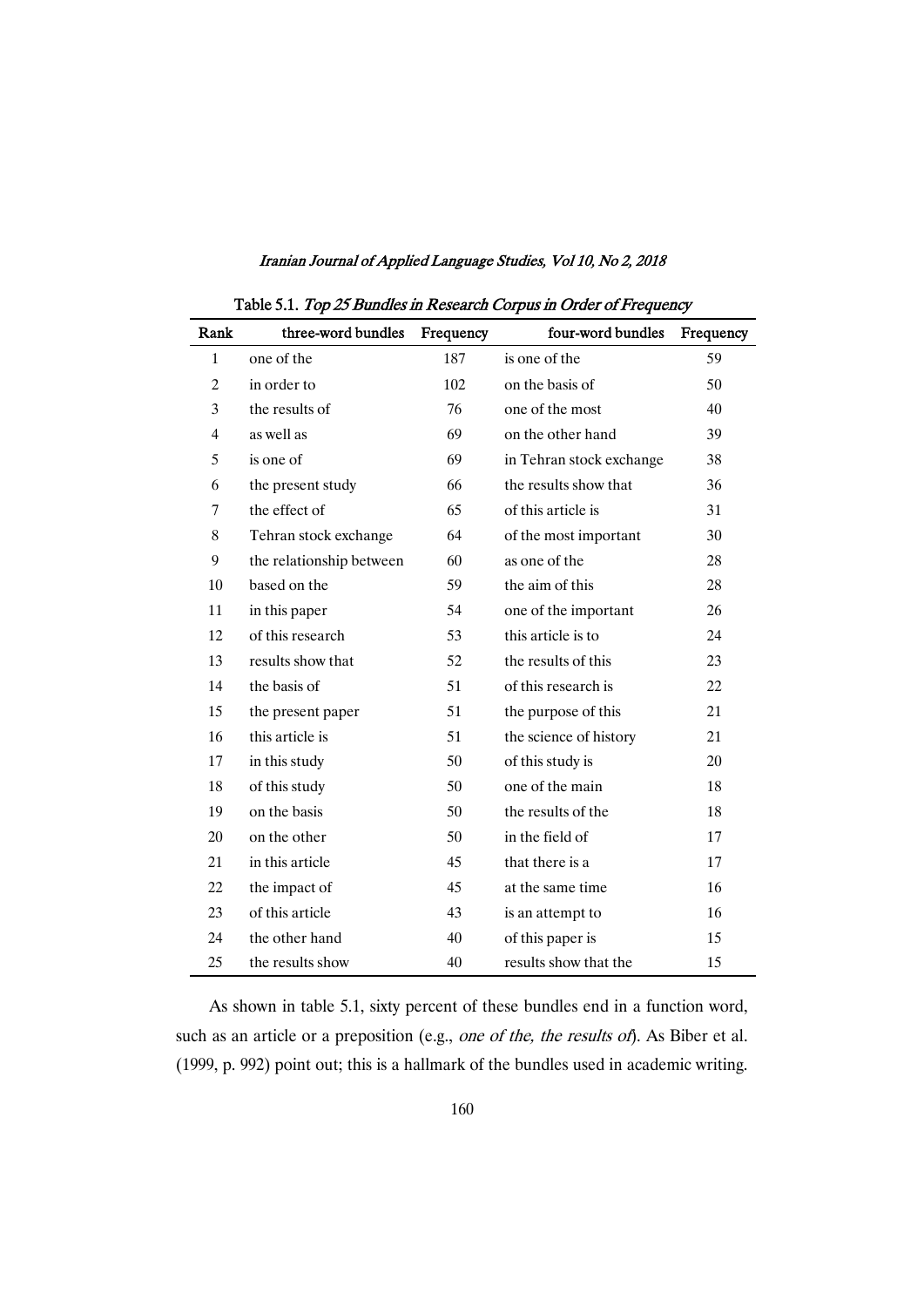Another important observation made through looking briefly at the table is that there are certain semantic and structural relationships between the keywords of the lexical bundles. The term keyword refers here to the word that carries the meaning of the entire bundles. For instance, there are the two bundles the result of this and the results of this that share the same noun keyword *result* but have singular and plural forms. Although we do not intend to consider semantic relations between the keywords of the bundles, we might find it worthwhile to mention one specific instance of a synonymy relation between the keywords of the two bundles in this paper and in this article.

### 5.1. Comparing Forms

Of the 257 lexical bundles, only ninety-two were identified in Hyland's (2004) research article corpus. These ninety-two bundles amount to 2370 tokens, which represent forty-three percent of all bundle tokens in *research corpus*, whereas in Hyland's (2004) corpus they account for 11266 tokens, which represent about fiftythree percent of all bundle tokens. This finding suggests clearly that these bundles occur less frequently in research corpus as compared as compared to Hyland's  $(2004)$  corpus.

A closer look at the frequencies of these ninety-two bundles in Hyland's (2004) corpus reveals that fifty-three out of them occur at least seventy-five times (i.e., over sixty times per million words as a measure of the most frequent bundles) which, in turn, corresponds to six instances or higher per 100,000 words. This is, therefore, the normalized frequency adopted to compare the frequencies of the common ninety-two bundles in both corpora. Applying the normalized frequency, these ninety-two bundles can be classified into four different categories as follows: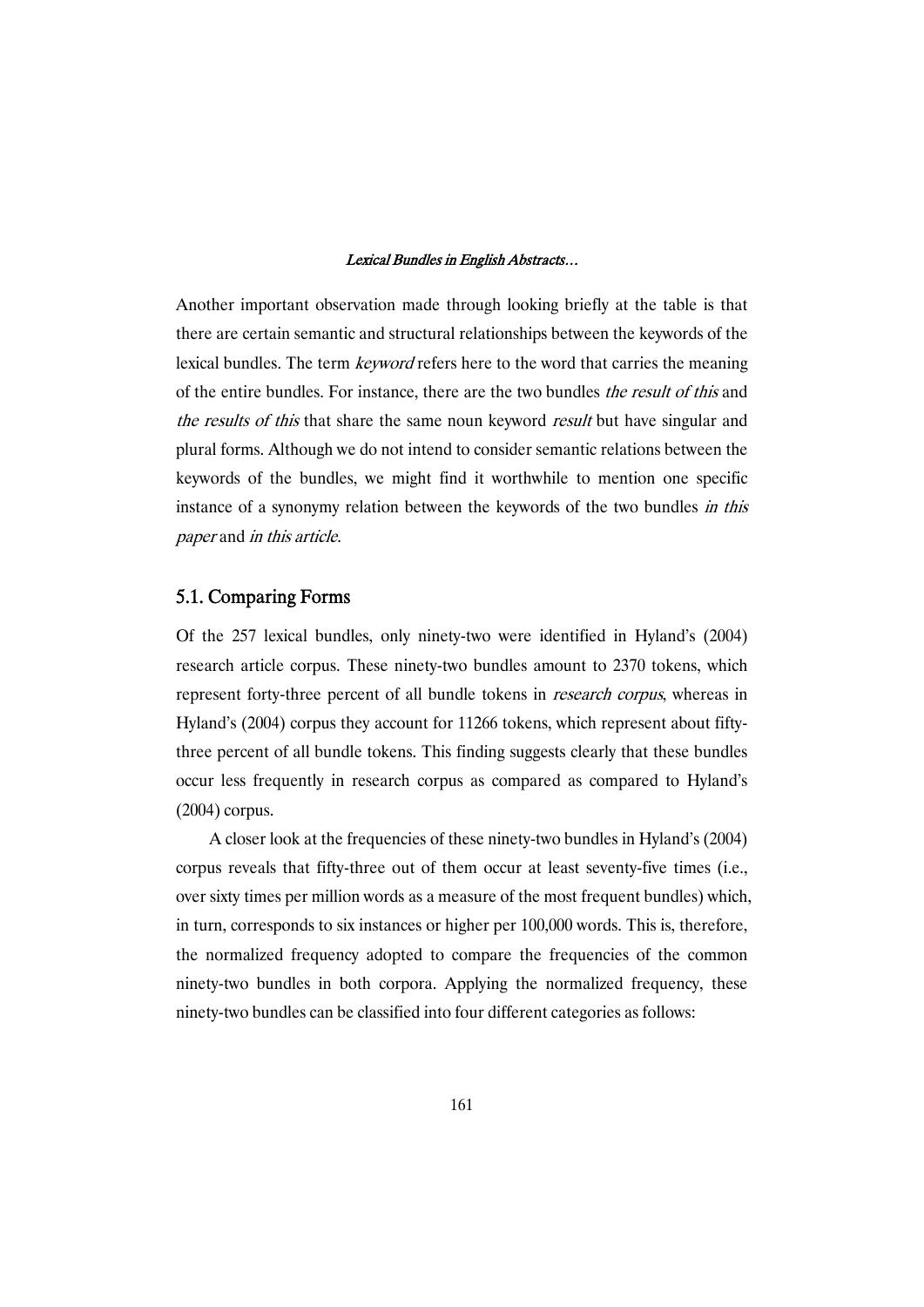### a) Bundles Occurring at Least Six Times Per 100,000 Words in the Two Corpora

Table 5.2 shows the bundles occurring at least six times per 100,000 words in both corpora in alphabetical order. The bundles that are underlined are those that are less frequent in research corpus, while bundles that are in bold are those that their relative frequencies are roughly similar. Also, the bundles neither underlined nor in bold are those that their relative frequencies in the two corpuses are significantly different from each other. As shown in the table, forty-five out of fifty one bundles are three-word sequences and the remaining ones are four-word bundles. With the exception of the four bundles shown in bold, the rest of the bundles represent differences between the two corpora in terms of frequency patterns. It can be observed that many of these bundles are used in greater amounts in *research corpus* suggesting an overuse of some certain bundles compared to Hyland's (2004) corpus. This tendency among Iranian scholars to overuse some specific types leads to unnecessary repetitiveness and deprives their writings of the phraseological richness characteristic of well-written academic prose.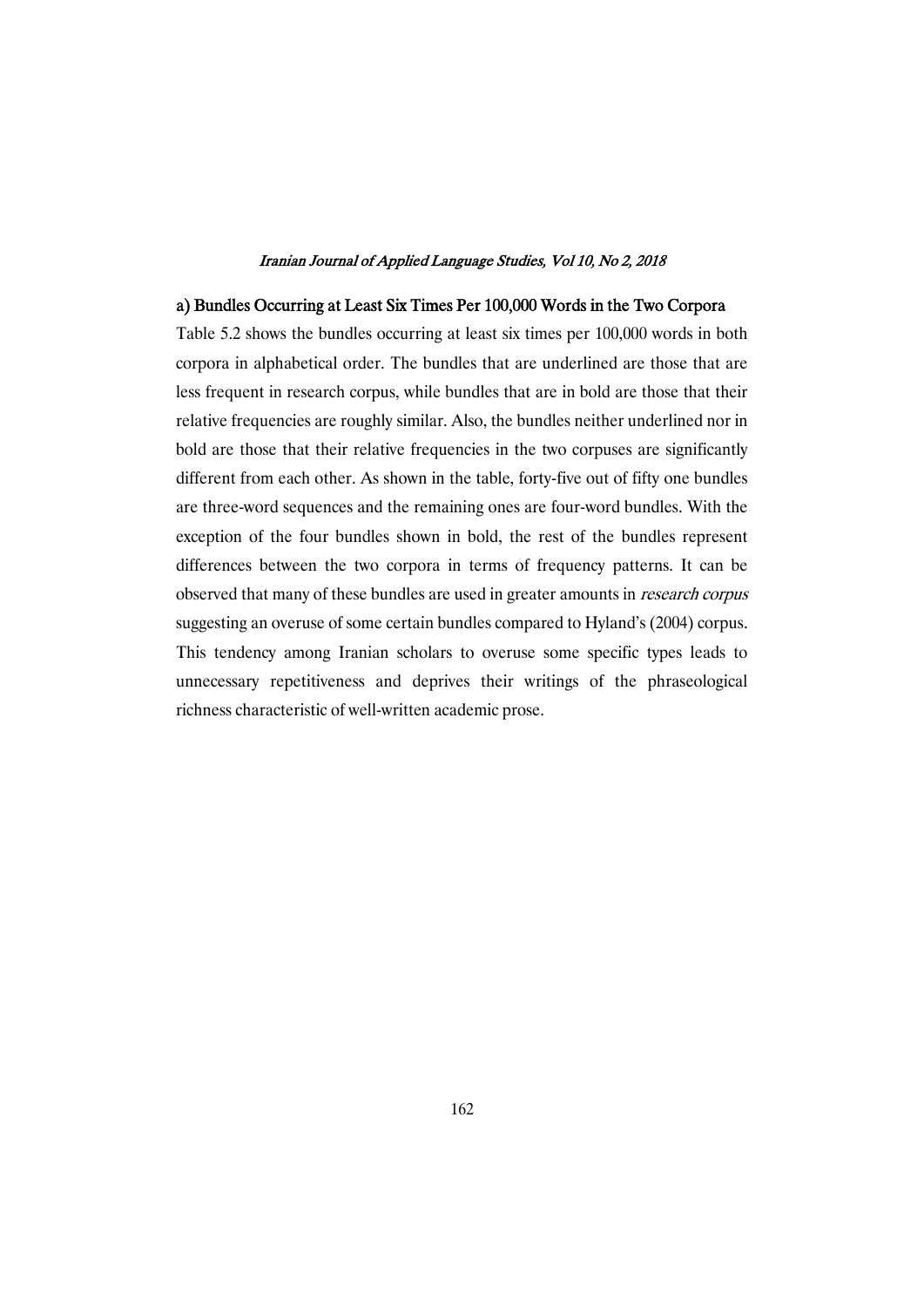| Rank           | <b>Lexical Bundle</b>           | <b>Research Corpus</b>    | <b>Hyland Corpus</b>      |
|----------------|---------------------------------|---------------------------|---------------------------|
|                |                                 | <b>Relative Frequency</b> | <b>Relative Frequency</b> |
| $\mathbf{1}$   | according to the                | 19.24                     | 15.28                     |
| $\overline{c}$ | a number of                     | 12.11                     | 18.72                     |
| 3              | as a result                     | 14.25                     | 12.88                     |
| $\overline{4}$ | as a result of                  | 7.81                      | 6.00                      |
| 5              | as well as                      | 49.18                     | 28.32                     |
| 6              | at the same                     | 12.11                     | 11.92                     |
| $\overline{7}$ | at the same time                | 11.36                     | 7.28                      |
| 8              | a variety of                    | 9.97                      | 9.28                      |
| 9              | based on the                    | 42.05                     | 21.76                     |
| 10             | can be used                     | 7.83                      | 9.04                      |
| 11             | due to the                      | 24.23                     | 24.08                     |
| 12             | in addition of                  | 12.78                     | 7.36                      |
| 13             | in order to                     | 72.70                     | 44.64                     |
| 14             | in terms of                     | 23.52                     | 32.72                     |
| 15             | in terms of the                 | 6.39                      | 6.00                      |
| 16             | in this study                   | 35.63                     | 19.36                     |
| 17             | is based on                     | 17.10                     | 6.00                      |
| 18             | most of the                     | 13.49                     | 17.01                     |
| 19             | one of the                      | 133.28                    | 29.68                     |
|                |                                 |                           |                           |
| 20             | on the basis<br>on the basis of | 35.63                     | 9.52                      |
| 21             |                                 | 35.63                     | 9.84                      |
| 22             | on the other                    | 35.63                     | 22.00                     |
| 23             | on the other hand               | 27.79                     | 13.12                     |
| 24             | part of the                     | 12.11                     | 13.92                     |
| 25             | some of the                     | 22.80                     | 12.88                     |
| 26             | that there are                  | 9.97                      | 17.04                     |
| 27             | that there is                   | 20.66                     | 11.76                     |
| 28             | the basis of                    | 36.35                     | 10.96                     |
| 29             | the case of                     | 9.97                      | 17.04                     |
| 30             | the concept of                  | 9.97                      | 7.12                      |
| 31             | the effect of                   | 46.32                     | 11.12                     |
| 32             | the effects of                  | 27.08                     | 10.08                     |
| 33             | the end of                      | 19.95                     | 13.65                     |
| 34             | the fact that                   | 13.49                     | 17.12                     |
| 35             | the formation of                | 12.78                     | 7.12                      |
| 36             | the form of                     | 7.12                      | 7.92                      |
| 37             | The importance of               | 16.39                     | 9.52                      |
| 38             | the level of                    | 10.68                     | 7.84                      |
| 39             | the nature of                   | 21.38                     | 8.56                      |
| 40             | the number of                   | 12.78                     | 26.96                     |
| 41             | The other hand                  | 28.51                     | 19.84                     |
| 42             | the present study               | 47.04                     | 14.88                     |
| 43             | the process of                  | 19.95                     | 6.96                      |
| 44             | there is a                      | 26.37                     | 16.18                     |
| 45             | there is no                     | 17.81                     | 18.72                     |
| 46             | the relationship between        | 42.76                     | 13.25                     |
| 47             | the results of the              | 12.82                     | 7.20                      |
| 48             | the role of                     | 27.08                     | 12.96                     |
| 49             | the same time                   | 11.39                     | 10.56                     |
| 50             | the use of                      | 27.08                     | 29.36                     |
|                | with respect to                 | 17.10                     | 10.56                     |

Table 5.2 Bundles Occurring at Least 6 Times Per 100,000 Words in the Two Corpora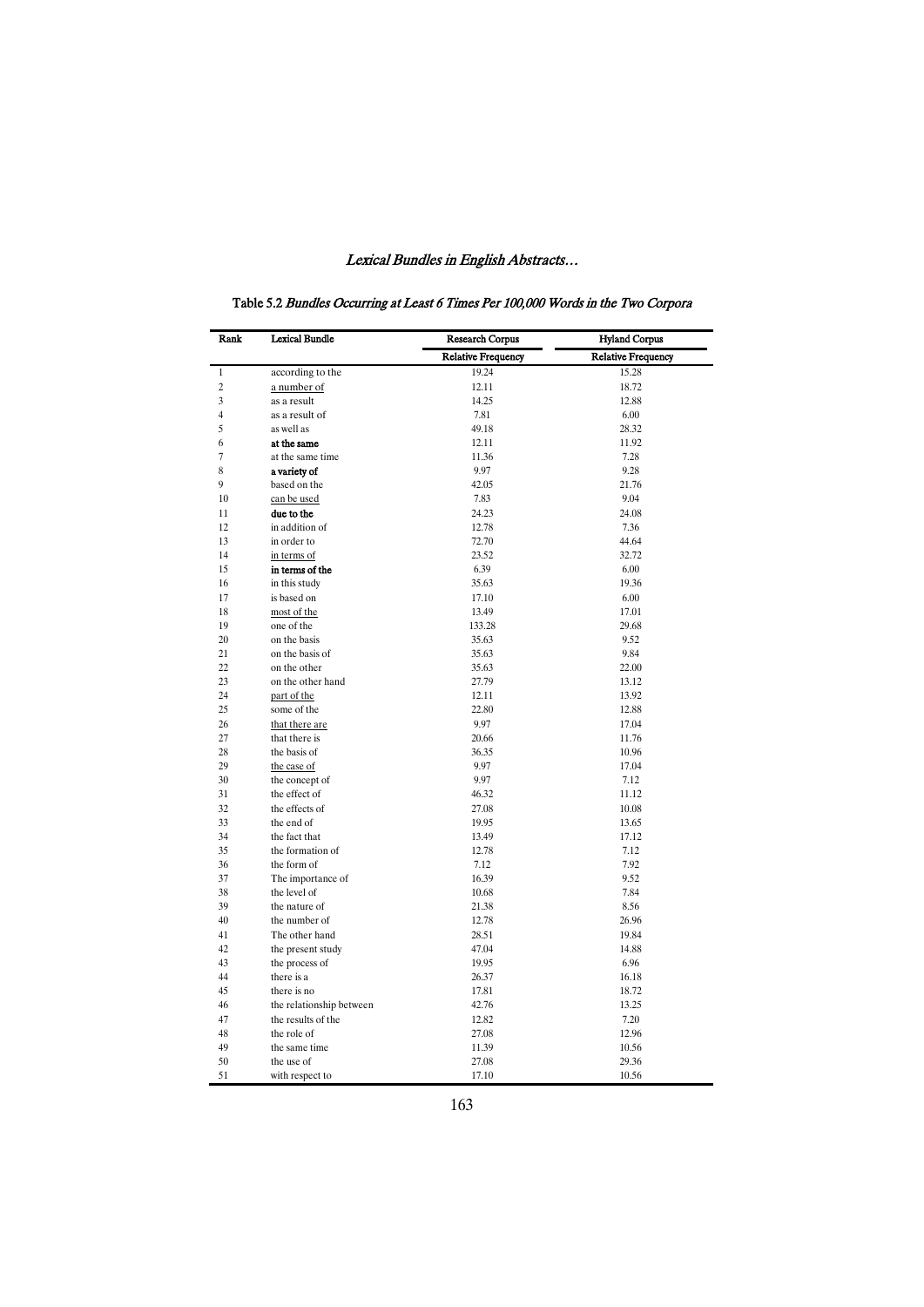### b) Bundles occurring at least six times per 100,000 words only in Hyland corpus

There are only two bundles the absence of and in other words occurring at least six times per 100,000 words in Hyland corpus but are rarely used in *research corpus*, with the relative frequency of 5.69.

### c) Bundles occurring at least six times per 100,000 words only in research corpus

The complete list of bundles occurring at least six times per 100,000 words only in research corpus is presented in table 5.3 in alphabetical order. As shown in the table, nineteen out of twenty-nine are four-word bundles and the remainingare three-word ones. A close look at the relative frequencies of the bundles shown in the table reveals that twenty one of them are used less frequently in Hyland's (2004) corpus in comparison to *research corpus*, appearing less than four times.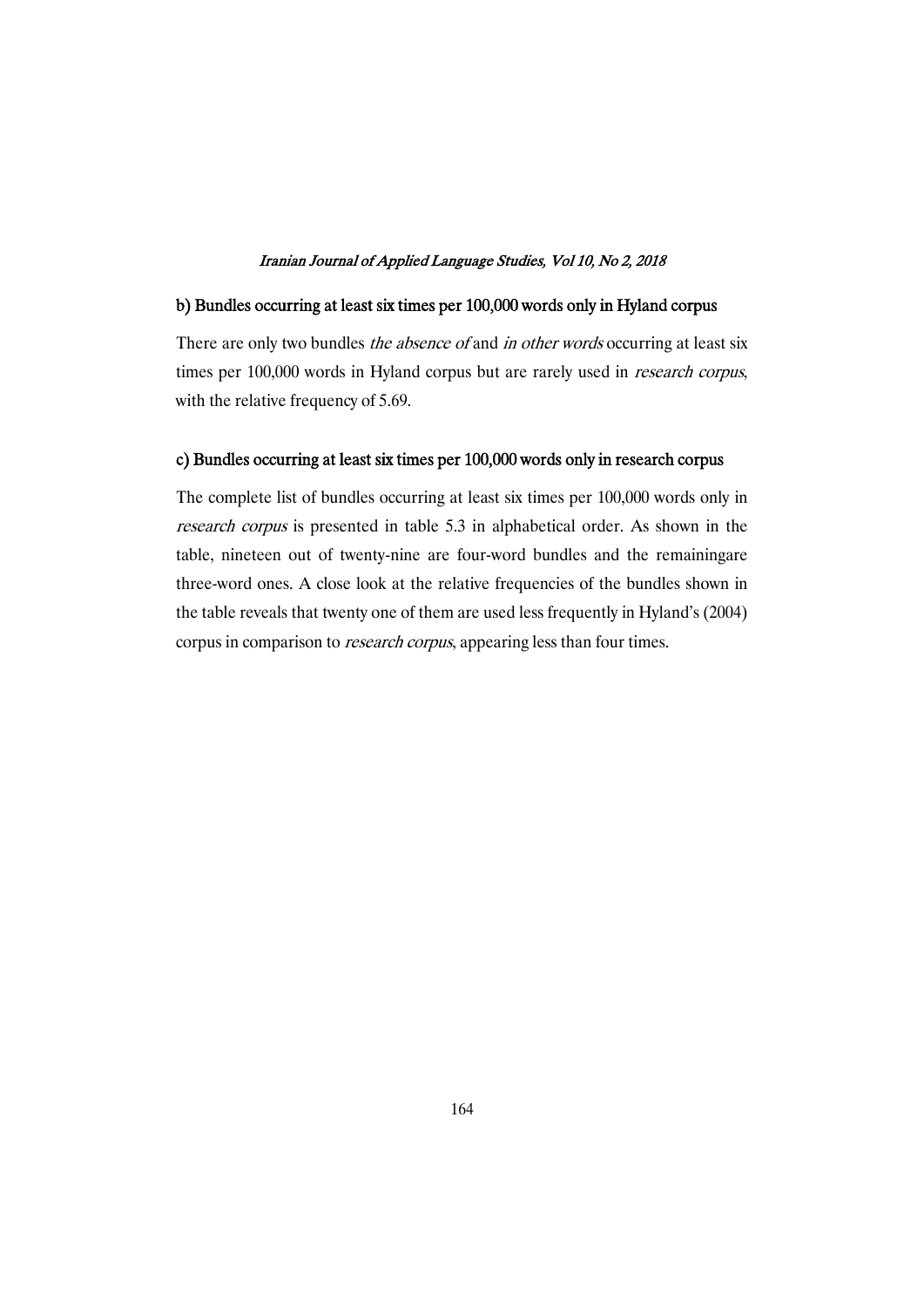Table 5.3. Bundles Occurring at Least 6 Times Per 100,000 Words only in Research Corpus

| Rank           | <b>Lexical Bundle</b>   | <b>Research Corpus</b>    | <b>Hyland Corpus</b>      |
|----------------|-------------------------|---------------------------|---------------------------|
|                |                         | <b>Relative Frequency</b> | <b>Relative Frequency</b> |
| 1              | as well as the          | 9.94                      | 4.80                      |
| $\overline{c}$ | at the end of           | 9.94                      | 5.84                      |
| 3              | at the time of          | 7.10                      | 2.24                      |
| 4              | different types of      | 7.12                      | 2.80                      |
| 5              | for the development of  | 6.39                      | 2.88                      |
| 6              | important role in       | 7.12                      | 2.64                      |
| 7              | in addition to the      | 6.39                      | 2.96                      |
| 8              | in this paper           | 38.48                     | 2.00                      |
| 9              | is one of the           | 42.05                     | 5.68                      |
| 10             | of the present study    | 8.52                      | 3.36                      |
| 11             | one of the most         | 28.51                     | 2.88                      |
| 12             | on the one hand         | 7.81                      | 3.12                      |
| 13             | results indicate that   | 14.96                     | 2.48                      |
| 14             | results show that the   | 10.65                     | 2.48                      |
| 15             | that there is a         | 12.07                     | 3.12                      |
| 16             | the analysis of         | 16.39                     | 1.92                      |
| 17             | the analysis of the     | 9.94                      | 2.16                      |
| 18             | the basis of the        | 7.10                      | 2.88                      |
| 19             | the end of the          | 8.52                      | 4.72                      |
| 20             | the lack of             | 7.12                      | 2.72                      |
| 21             | the purpose of the      | 9.94                      | 3.76                      |
| 22             | there is no significant | 8.52                      | 2.08                      |
| 23             | the result of           | 20.66                     | 4.80                      |
| 24             | the results of this     | 16.39                     | 2.56                      |
| 25             | the structure of        | 16.39                     | 3.60                      |
| 26             | the study of            | 19.24                     | 5.92                      |
| 27             | the study of the        | 7.81                      | 2.16                      |
| 28             | there was no            | 7.12                      | 4.16                      |
| 29             | with respect to the     | 6.39                      | 4.96                      |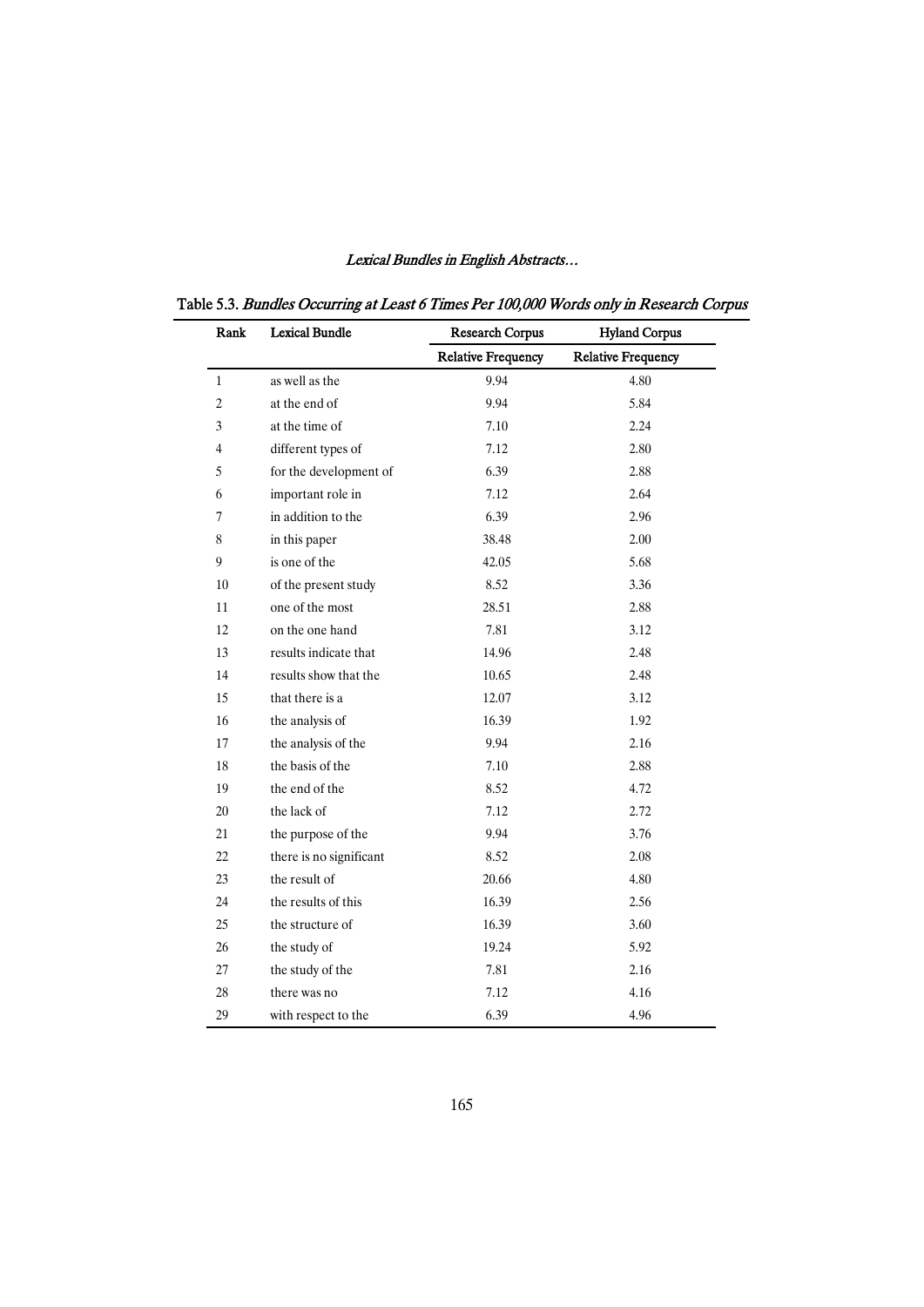### d) Bundles occurring less than six times per 100,000 words in both corpora

There are ten instances occurring less than six times per 100,000 words in the two corpora eight of which are four-word bundles and the remaining are three-word ones. Table 5.4 presents the complete list of these bundles. The five bundles in bold are those that occur with similar frequencies in both corpora.

| Rank           | <b>Lexical Bundle</b>        | <b>Research Corpus</b>    | <b>Hyland Corpus</b>      |
|----------------|------------------------------|---------------------------|---------------------------|
|                |                              | <b>Relative Frequency</b> | <b>Relative Frequency</b> |
|                | an important role            | 4.98                      | 2.40                      |
| 2              | an important role in         | 4.97                      | 5.60                      |
| 3              | in the absence of            | 4.26                      | 3.12                      |
| $\overline{4}$ | in the form of               | 5.68                      | 2.96                      |
| 5              | in the process of            | 4.97                      | 4.48                      |
| 6              | is based on the              | 5.68                      | 3.28                      |
| 7              | the majority of              | 4.98                      | 5.20                      |
| 8              | the performance of the       | 4.97                      | 5.44                      |
| 9              | the relationship between the | 5.68                      | 4.08                      |
| 10             | the time of the              | 4.26                      | 2.16                      |

Table 5.4. Bundles Occurring Less Than 6 Times Per 100,000 Words in Both Corpora

As shown in tables 5.2 through 5.4, there are only nine bundles occurring with similar relative frequencies in the two corpora. Furthermore, it can be observed that twenty-one out of twenty-nine most frequently bundles in *research corpus* appear less than four times per 100,000 words in Hyland corpus. Despite the fact that there are ninety-two common bundles found in both corpora, these findings, in general, show relatively large differences between the two corpora in the forms and frequencies of bundles employed.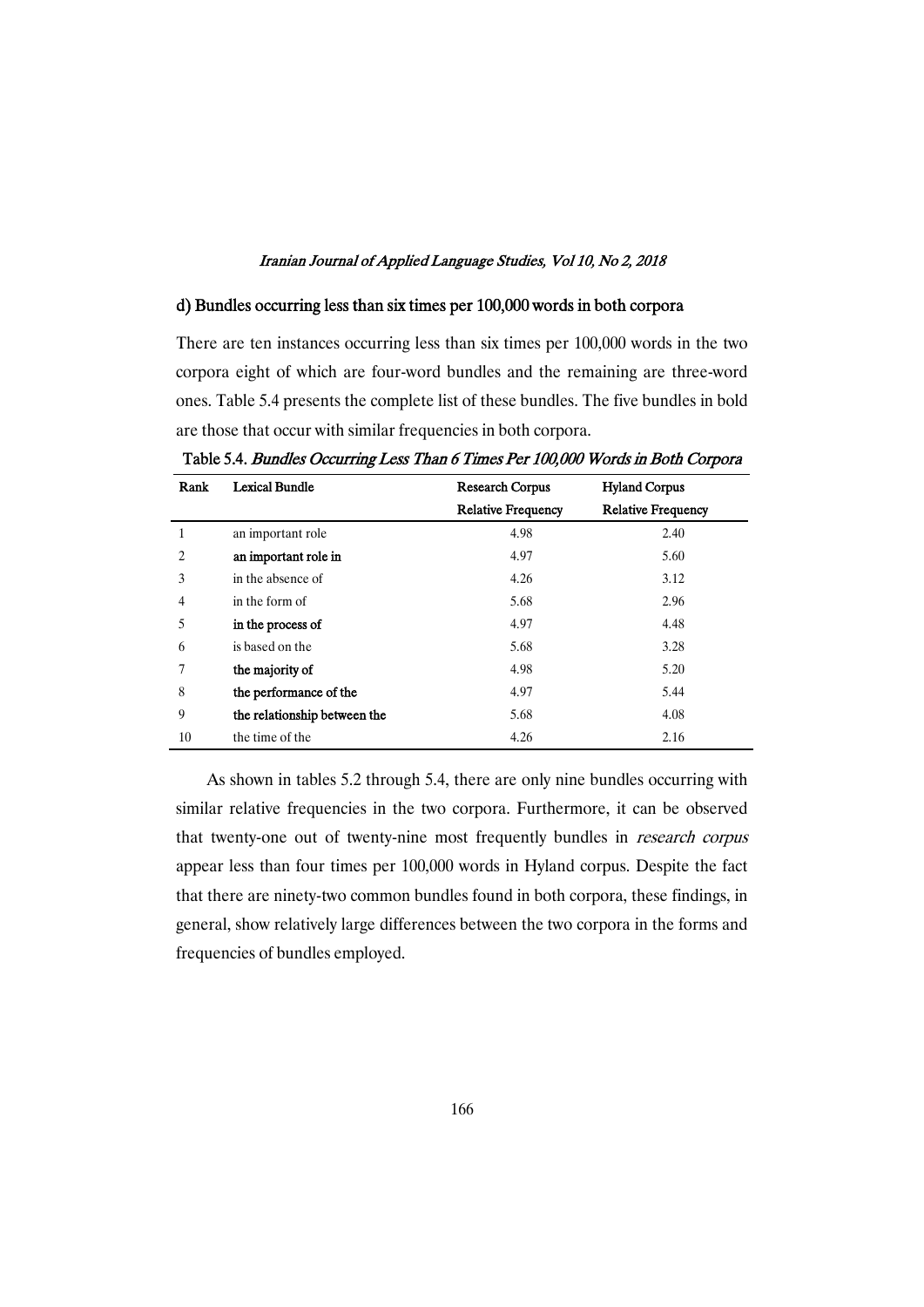## 5.2. Comparing Structures

Table 5.5 presents the structural classification of bundles identified in research corpus and their corresponding type and token frequencies.

| Rank         | <b>Structural Patterns</b>             | <b>Examples</b>   | <b>Types</b>   | %              | <b>Tokens</b> | %              |
|--------------|----------------------------------------|-------------------|----------------|----------------|---------------|----------------|
| A            | <b>Noun Phrasal Bundles</b>            |                   |                |                |               |                |
| $\mathbf{1}$ | Noun phrase with of-phrase fragment    | one of the        | 85             | 33             | 1874          | 35             |
| 2            | Complete Noun Phrase                   | the Persian gulf  | 12             | 5              | 332           | 6              |
| 3            | Noun phrase with other post-modifier   | changes in the    | 10             | 4              | 160           | 3              |
|              | fragment                               |                   |                |                |               |                |
| B            | <b>Prepositional Phrasal Bundles</b>   |                   |                |                |               |                |
| 4            | Prepositional phrase with embedded of- | in terms of the   | 23             | 9              | 334           | 6              |
|              | phrase fragment                        |                   |                |                |               |                |
| 5            | Other prepositional phrase (fragment)  | on the other hand | 55             | 22             | 1261          | 23             |
| $\mathbf C$  | <b>Verb Phrasal Bundles</b>            |                   |                |                |               |                |
| 6            | Passive verbs + prepositional phrase   | is based on the   | 4              | $\mathbf{1}$   | 102           | 2              |
|              | fragment                               |                   |                |                |               |                |
| 7            | Other passive structures               | can be used       | 5              | 2              | 55            | 1              |
| 8            | Copula $be +$ [noun phrase/adjective   | is one of the     | 7              | 3              | 201           | 3              |
|              | phrase]                                |                   |                |                |               |                |
| 9            | [Dummy there/pronoun/noun phrase]      | there is a        | 11             | 4              | 266           | 5              |
|              | + be + noun phrase fragment            |                   |                |                |               |                |
| 10           | Anticipatory $it +$ verb phrase        | it is argued      | 3              | 1              | 46            | 1              |
| 11           | Noun phrase/noun + (verb) + that       | results show that | 12             | 5              | 225           | 4              |
| 12           | Noun phrase $+$ be $+$ to              | this article to   | 5              | $\overline{c}$ | 64            | 1              |
| 13           | Other verb structures                  | deals with the    | 15             | 6              | 211           | 4              |
| D            | <b>Clausal Bundles</b>                 |                   |                |                |               |                |
| 14           | That-clause fragment                   | That there is a   | 4              | $\mathbf{1}$   | 69            | 1              |
| 15           | Adverbial-clause fragment              | as compared to    | 2              | $\mathbf{1}$   | 15            | 1              |
| 16           | <b>Other Expressions</b>               | as well as        | $\overline{4}$ | $\mathbf{1}$   | 195           | $\overline{4}$ |
| Total        |                                        |                   | 257            | 100            | 5410          | 100            |

Table 5.5 Frequency of Structural Categories of Bundles in Research Corpus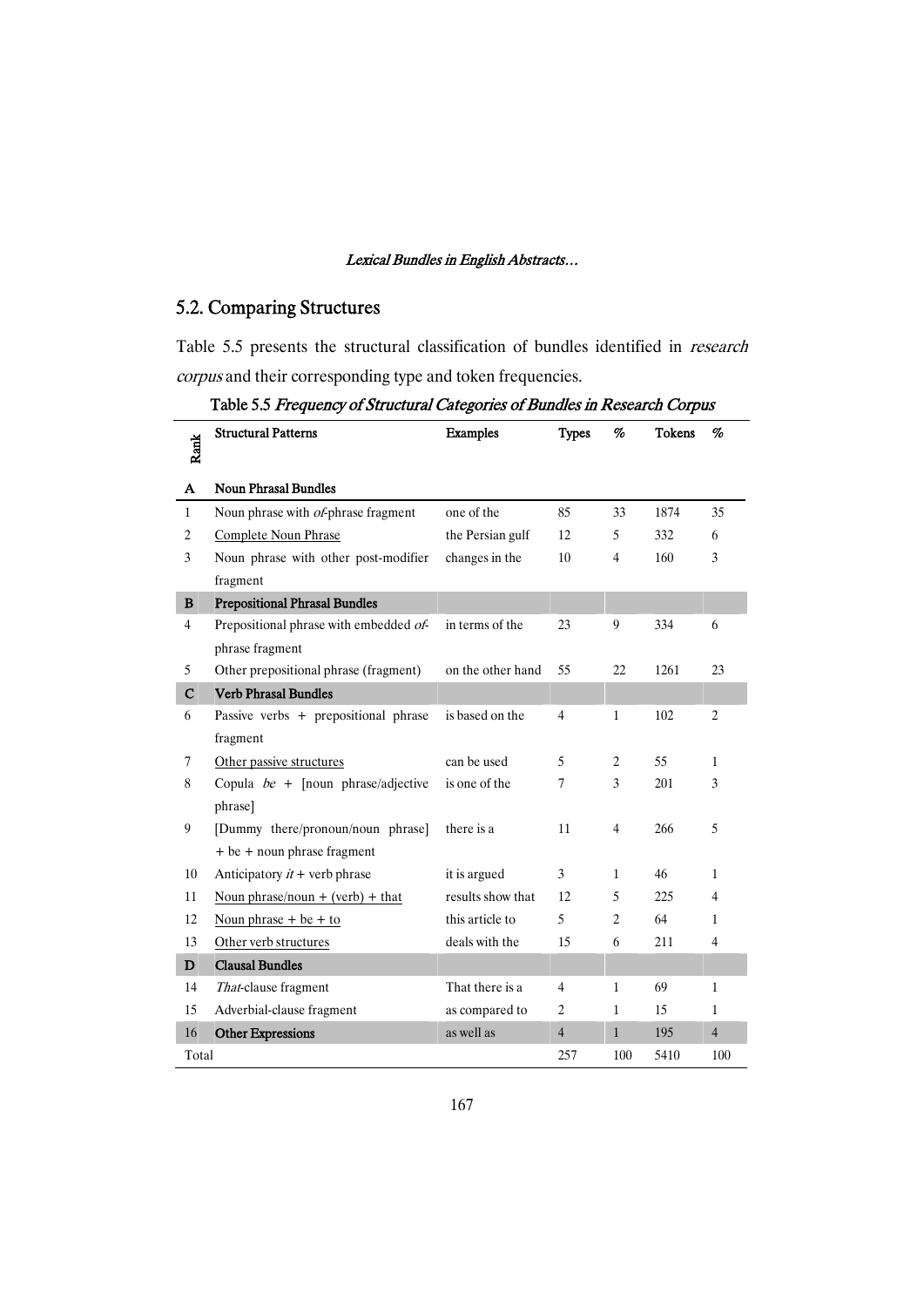When Biber et al.'s structural framework (1999) was applied to the bundles in research corpus (see table 3.1), it was found that their structural patterns covered most of these bundles' structural correlates. Only five new patterns were added to the original classification scheme underlined in the table.

It can be seen from table 5.5 above that the noun phrase with of-phrase fragment is the most common structure in *research corpus*. Together with noun phrases with other post-modifier fragments and complete noun phrases, they comprise over forty percent of all types and tokens in the corpus. This result coincides with recent findings and supports the view of academic writing as being 'noun-centric' (Swales 2008:5).

It can also be observed that adverbial-clause and that-clause fragments together with other expressions are the least frequently structures in research corpus.

Applying a modified version of a modified version of Biber et al.'s structural framework (1999), these sixteen structural patterns can be classified into four boarder categories as follows; "noun phrasal bundles" (NP-based), "prepositional phrasal bundles" (PP-based), "verb phrasal bundles" (VP-based), and "clausal bundles" (Cf-based). Of course, there are some bundles like as well as the thatdo not fit into four previously described categories. Figure 5.1 and 5.2 show the distribution of four different categories of lexical bundles in research corpus.

168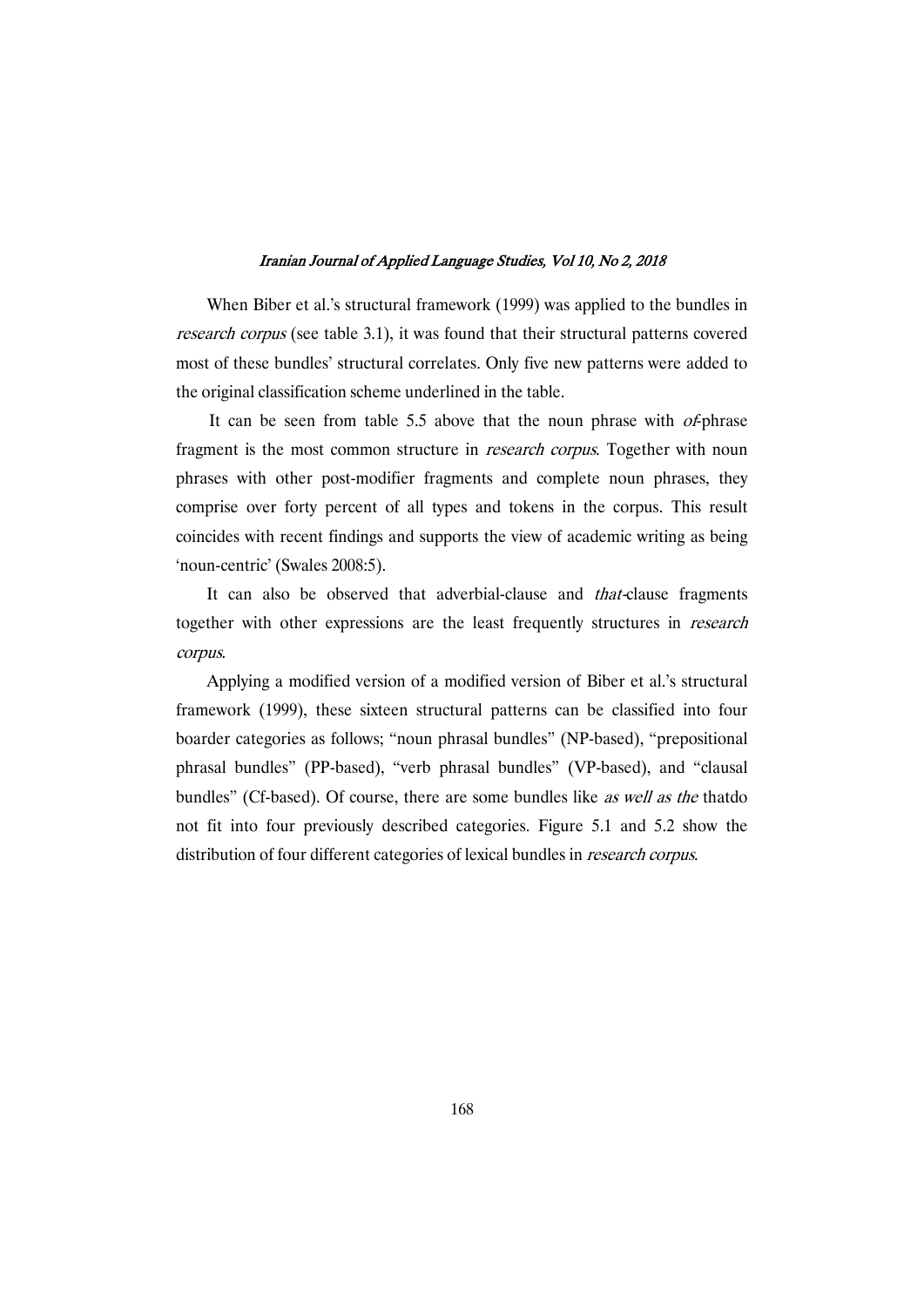Lexical Bundles in English Abstracts...



Figure 5.1. Distribution of Four Categories of Lexical Bundles in Research Corpus by Type



Figure 5.2. Distribution of Four Categories of Lexical Bundles in Research Corpus by Token

As illustrated by the figures above, over the third fourths of the bundles in the corpus begin with a noun or prepositional phrase (e.g., the results of the, on the basis of). This is in line with Biber et al.'s (2004) findings that almost seventy percent of the bundles in academic writing consist of noun phrase expressions or a sequence that bridges across two prepositional phrases (Biber et al., 2004, p.382).

Now, it is reasonable to compare the structures of the lexical bundles in research corpus to those found in Hyland's (2004) research article corpus. Table 5.6 presents the percentages of main structures of bundles in Hyland corpus.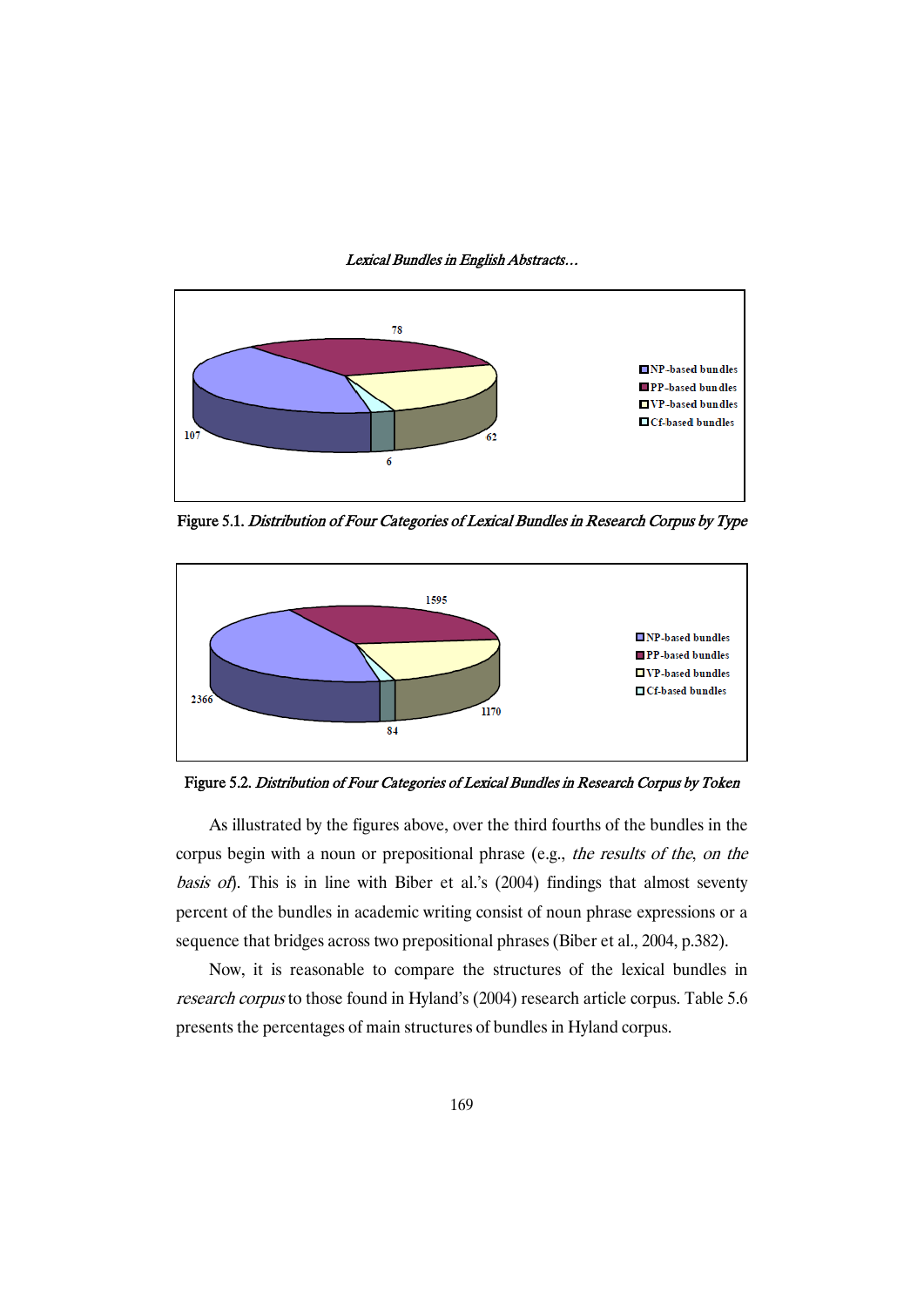| Rank | <b>Structures</b>                             | %    |
|------|-----------------------------------------------|------|
| 1    | Noun phrase $+$ <i>of</i> -phrase fragment    | 24.4 |
| 2    | Passive verbs + prepositional phrase fragment | 19.3 |
| 3    | Other prepositional phrase (fragment)         | 17.5 |
| 4    | Prepositional phrase $+$ of phrase fragment   | 13.5 |
| 5    | Noun phrase with other post-modifier fragment | 10.6 |
| 6    | Anticipatory $it +$ verb phrase               | 2.5  |
| 7    | Others                                        | 9.5  |

Table 5.6. The Percentages of Main Structures of Bundles in Hyland Corpus (Hyland, 2008, p.10)

As shown in tables 5.5 and 5.6, the structural comparison of bundles in research corpus and those found in Hyland's (2004) research article corpus reveals the following patterns.

First, just like Hyland corpus, research corpus is dominated by the bundles that incorporate a noun phrase in their structures which account for forty-two percent of all bundle types, and particularly by the noun phrase with  $of$ -phrase fragment. This structure comprises about thirty-three percent of all bundle types, a larger percentage than that represented by the same structure in native academic writing.

Second, the bundles beginning with a prepositional phrase in their structures are the second-ranked structural pattern, which account for thirty-one percent of all bundle types in both corpora.

Third, at first glance, it seems that there are remarkable similarities between the two corpora in the frequencies of noun phrasal and prepositional phrasal bundles employed. However, a closer look at the distribution of these structural categories in the two corpora reveals the apparent overuse of lexical bundles representing complete structural units in *research corpus*. This structure comprises about thirteen percent of all bundle types employed in *research corpus*, while, as mentioned previously, lexical bundles represent complete structural units occurring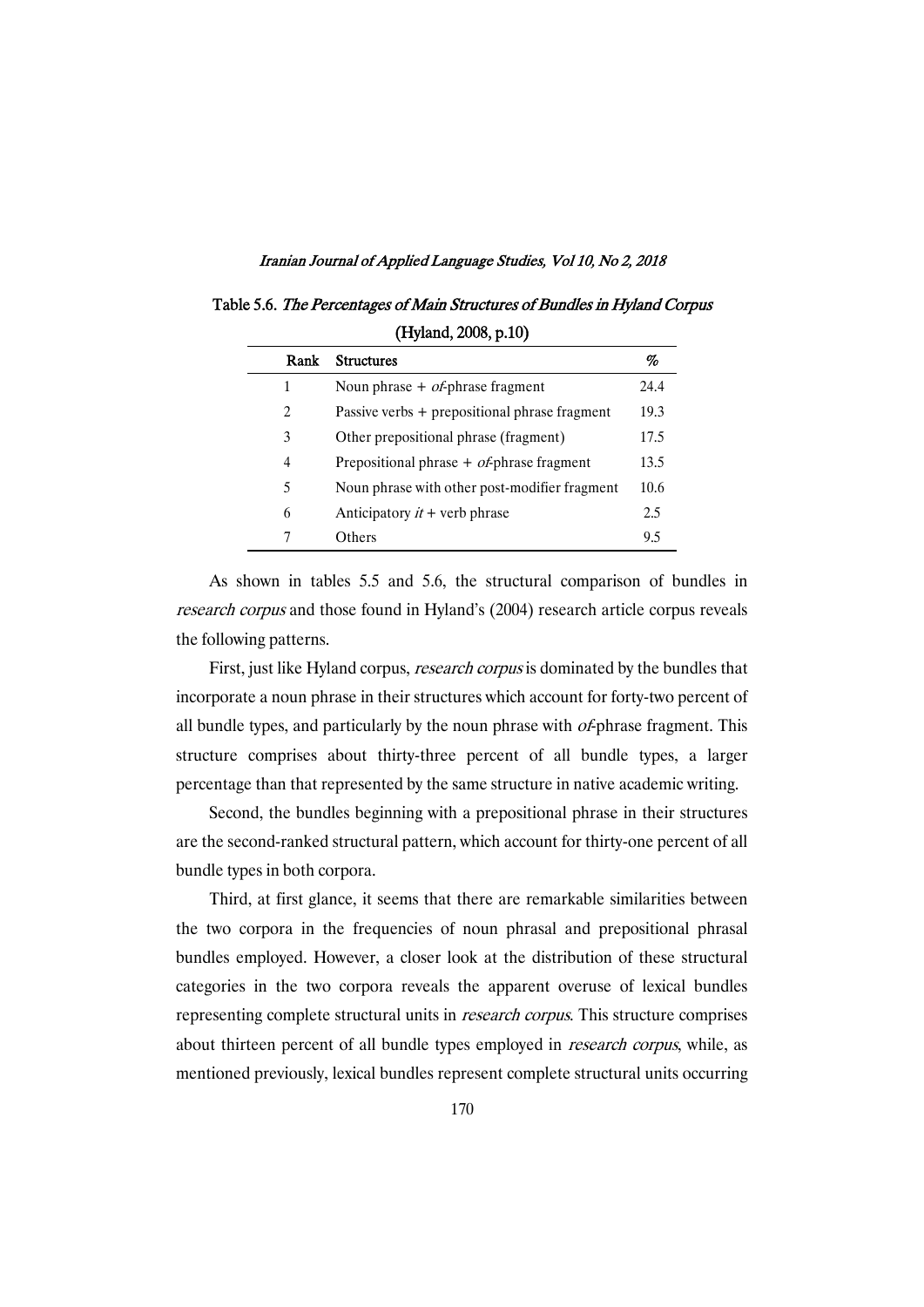rarely in the academic section of Biber et al.'s corpus (1999). For instance, the bundles the present study and on the other handrepresenting complete structural units occur 47.04 and 27.79 times per 100,000 words in *research corpus* respectively, while they appear 14.88 and 13.12 times in Hyland corpus.

Fourth, one remarkable difference between the two corpora is the significant underuse of lexical bundles comprising passive verbs in *research corpus*. As shown in table 5.5, passive bundles comprise 19.3% of all bundles employed Hyland corpus but only three percent of all bundle types and tokens in *research corpus*. As Hyland  $(2008, p.11)$  points out, passive bundles are employed in the discussion of research methods and logical reasoning, so as to depersonalize these statements and make them more objective and universal. On the other hand, the bundles with anticipatory  $it$  usually are used to communicate the writer' stance by presenting the proposition as an obvious and widely accepted fact. In the case of bundles beginning with anticipatory  $it$ , as shown in table 5.5, this structure is rarely employed in *research corpus*. These findings, altogether, demonstrate Iranian writers' inability to employ passive structures and impersonal form in the construction of convincing argument.

## 6. Concluding Remarks

Since this study is concerned with non-native professional writers who have as much experience and knowledge of their discipline as the native scholars to whom they are being compared, it is reasonably likely to find some similarities between the two corpora as far as the use of lexical bundles is concerned. However, the analysis of the use of lexical bundles reveals that there are relatively large differences between the two corpora in the forms and frequencies of bundles employed.

There are two important differences that deserve to be underscored here. First is the abundant use of bundles in *research corpus* that could be taken as the most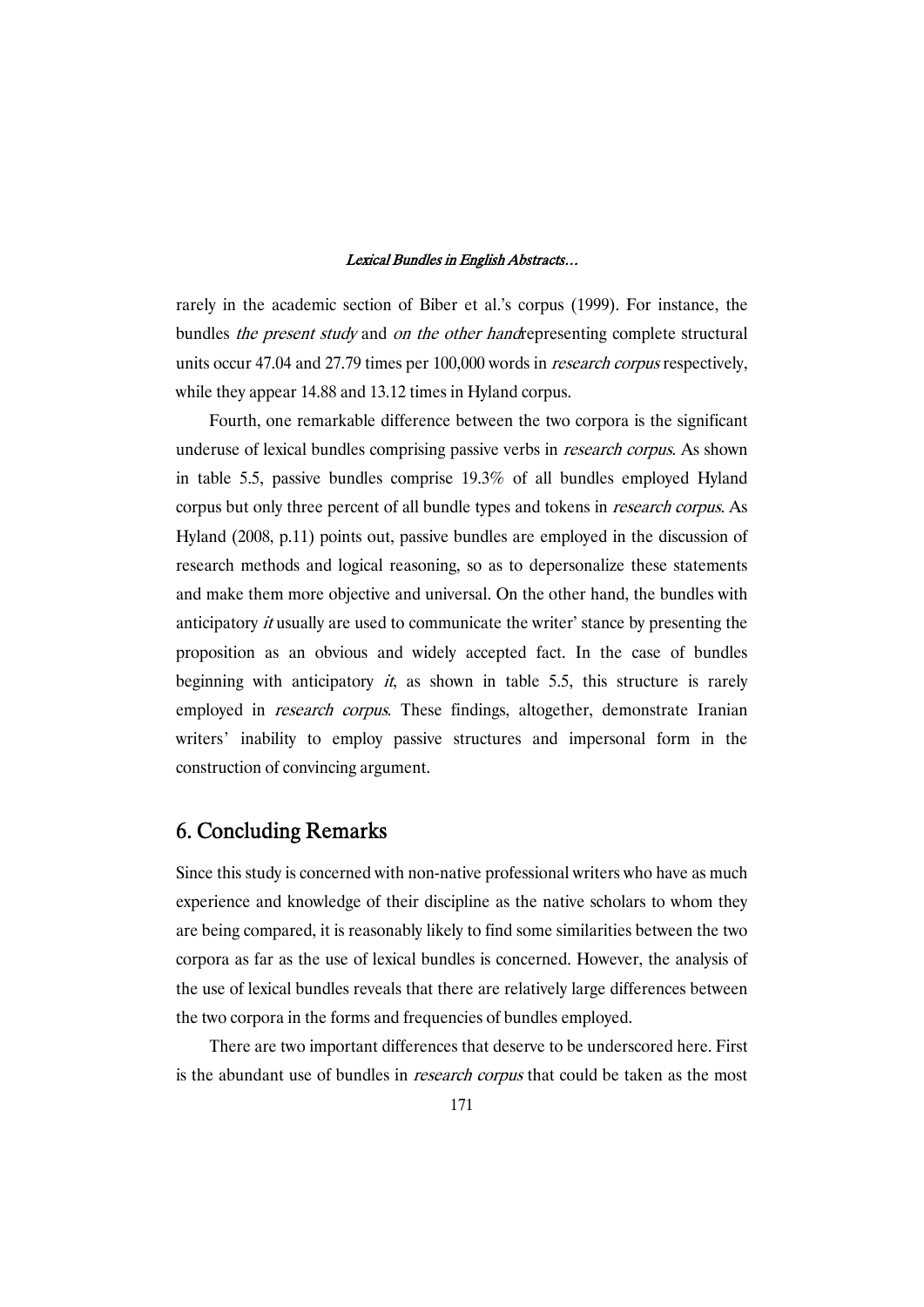surprising result given the fact that the previous research shows that less proficient language users, especially non native writers tend to rely less on bundles in the development of their discourses. However, further examination of the use of bundles in *research corpus* show the lesser degree of variety in Iranian scholars' writing brought about bytheir excessive reliance on a handful of highly frequent bundles which feel confident in using. This pattern of overuse can contribute to a certain degree of repetitiveness and lack of stylistic variety in non-native writing.

Second, the limited use of passive bundles in *research corpus* shows Iranian writers' difficulties with this particular structure. This is very important considering that this structure and also the bundles with anticipatory *it* constitute a more subtle aspect of academicwriting. In fact, the expression of writer stance, the delicate engagement and persuasion of the reader and the proper manipulation of impersonal forms are strategies that academic writers must master if they are to be successful in disseminating their work to the larger scientific circles. Passive bundles, among other things, play an essential role in this process. This finding emphasize the need for the explicit teaching of passive bundles in academic writing, as their use proves to be a complicated task even for non-native professional authors.

Of course, there are some reasons for caution. To start with, some differences between the two corpora may be likely related to the limited size of our corpus. Clearly, additional benefits could be obtained from the analysis of a larger corpus. Furthermore, the analysis of motivations behind the selection of lexical bundles is still required.

Although more research is still needed, the findings can be an important contribution to pedagogic practice and offer useful insights for teachers and materials writers. In short, learning the appropriate ways of using the most preferredwordcombinationsinacademicwritingcancertainlyhelpIranianwriters to produce a natural text and to write more effectively.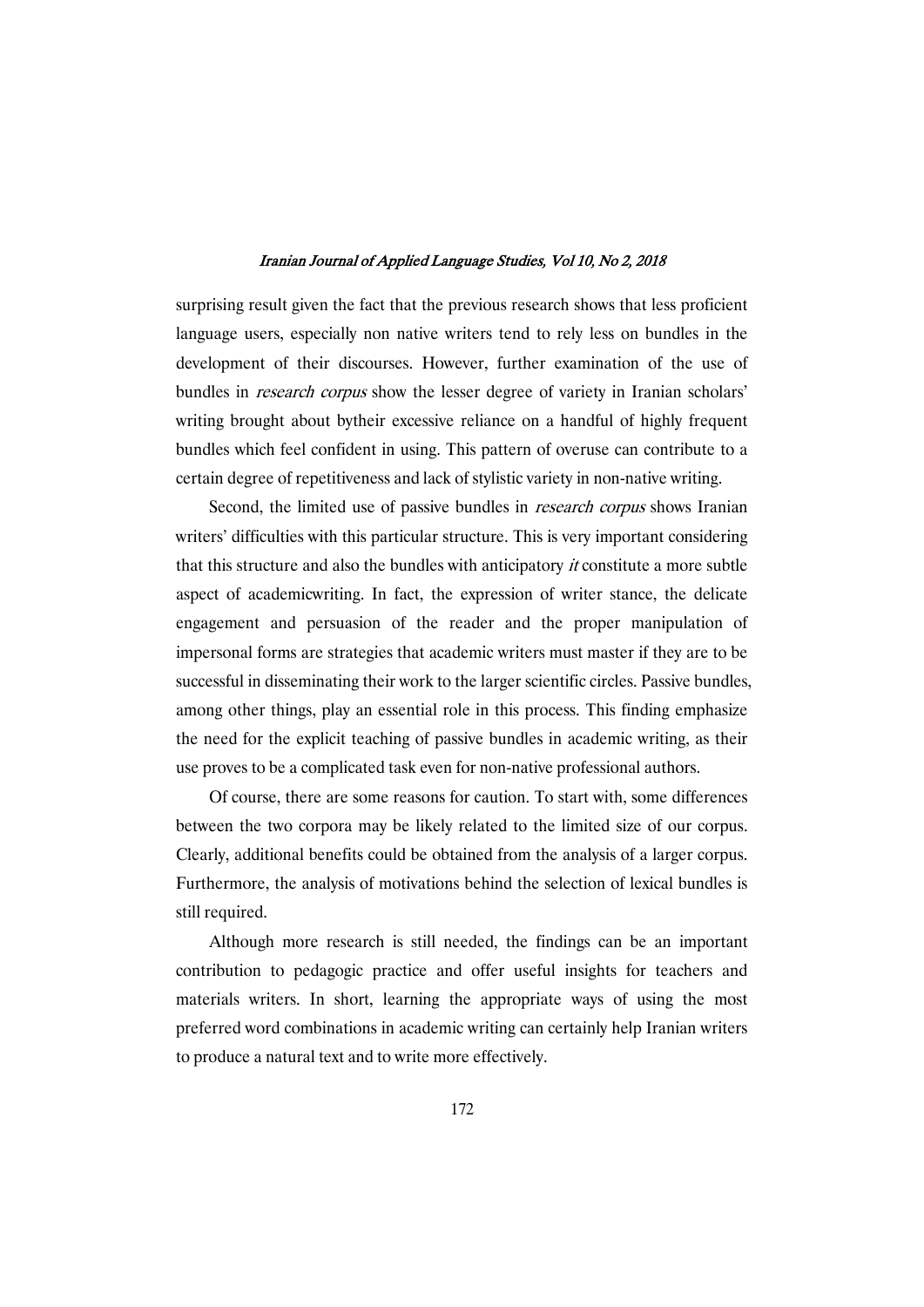## References

- Biber, D., Johansson, S., Leech, G., Conrad, S., and Finegan, E. (1999). Longman grammar of spoken and written English. Harlow: Pearson.
- Biber, D., Conrad, S., & Cortes, V. (2004). If you look at…… lexical bundles in university teaching and textbooks. Applied Linguistics, <sup>25</sup>(3),371-405.
- Cortes, V. (2004). Lexical bundles in published and student disciplinary writing: Examples from history and biology. English for Specific Purposes, 23(4), 397-423.
- Cortes, V. (2008). A comparative analysis of lexical bundles in academic history writing in English and Spanish. Corpora, 3, 43-57.
- Firth, J. R. (1964). Papers in Linguistics. London and New York: OxfordUniversity Press.
- Haswell, R. (1991). Gaining ground in college writing: Tales of development and interpretation. Dallas: Southern MethodistUniversity Press.
- Hyland, K. (2004). Disciplinary discourse: Social interactions in academic writing, Ann Arbor: University of Michigan Press.
- Hyland, K. (2008). As can be seen: Lexical bundles and disciplinary variation. English for Specific Purposes,  $27(1)$ , 4-21.
- Jalali, H. (2009). Lexical bundles in Applied Linguistics: Variations within a single discipline (Unpublished doctoral dissertation). Isfahan University, Isfahan.
- Modarres Khiyabani, SH. (2007). Investigating lexical collocation in Persian (Unpublished doctoral dissertation). Allame Tabatabayee University, Tehran.
- Radford, A. (2004). English syntax: An introduction. Cambridge University Press.